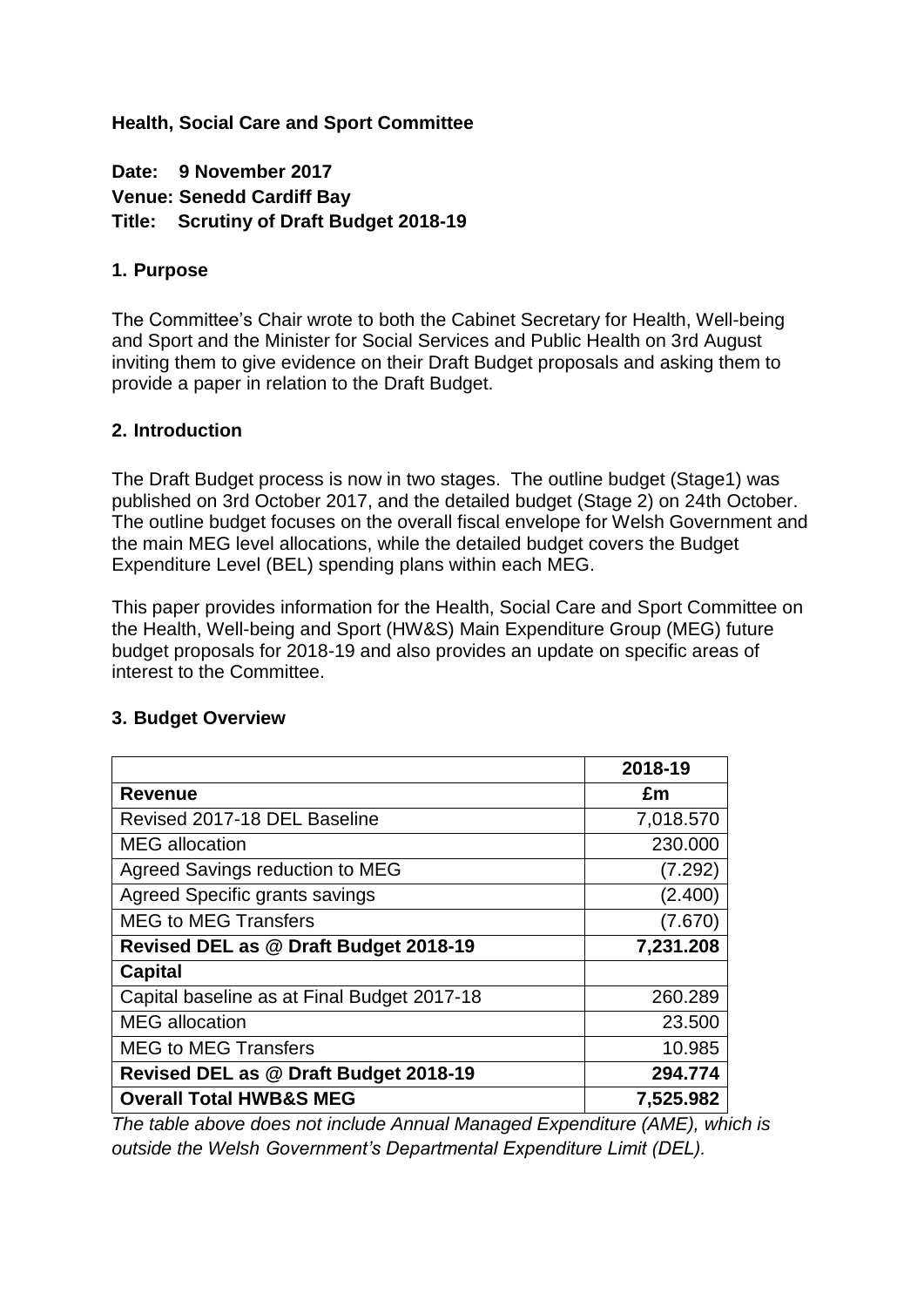The following table shows the reconciliation from the published First Supplementary budget 2017-18 to the revised baseline budget for each element of the MEG.

| <b>Revenue DEL</b>                                                   | £m        |
|----------------------------------------------------------------------|-----------|
| Published First Supplementary Budget 2017-18                         | 7,065.650 |
| <b>Transfer to Local Government MEG</b>                              | (30.000)  |
| Reversal of MEG transfer NHS Bursary Scheme                          | 0.800     |
| Removal of non recurrent funding                                     | (17.880)  |
| <b>Revised 2017-18 Baseline</b>                                      | 7,018.570 |
| <b>Capital DEL</b>                                                   |           |
| Published First Supplementary Budget 2017-18                         | 251.971   |
| Adjustment to agree with 2018-19 plans (as per 2017-18 Final Budget) | 8.318     |
| Revised baseline as @ Final Budget 2017-18                           | 260.289   |

Compared to the revised baselines for 2017-18, the total revenue allocation for Health, Well-being and Sport has increased by **£212.638 million** and for capital an increase of **£34.485 million**. In summary, the movements are:

| <b>Revenue</b>                                                        | £m       |
|-----------------------------------------------------------------------|----------|
| Additional investment from reserves in line with Welsh Government     | 230.000  |
| priority to support the NHS in Wales                                  |          |
| Net savings amount transferred back to reserves                       | (9.692)  |
| Transfer to Local Government MEG in respect of Grants review (Welsh   | (27.391) |
| Independent Living Grant (£27.000 million) and Secure Estates         |          |
| (£0.39m million))                                                     |          |
| Transfer to Central Services Administration MEG Wales for Africa      | (0.050)  |
| Grant                                                                 |          |
| Transfer from Central Services Administration MEG for 2017-18 Invest  | 9.049    |
| to Save baseline adjustment                                           |          |
| Transfer to Central Services Administration MEG for 2018-19 Invest to | (0.278)  |
| Save approvals                                                        |          |
| <b>Additional Budget Agreement investment</b>                         | 11.000   |
| <b>Revenue net increase</b>                                           | 212.638  |
| <b>Capital</b>                                                        |          |
| Additional investment from reserves                                   | 23.500   |
| Transfer to Central Services Administration MEG for 2018-19 Invest to | (0.015)  |
| Save                                                                  |          |
| <b>Additional Budget Agreement investment</b>                         | 11.000   |
| <b>Capital net increase</b>                                           | 34.485   |

Details of all transfers are shown in Annex A to this paper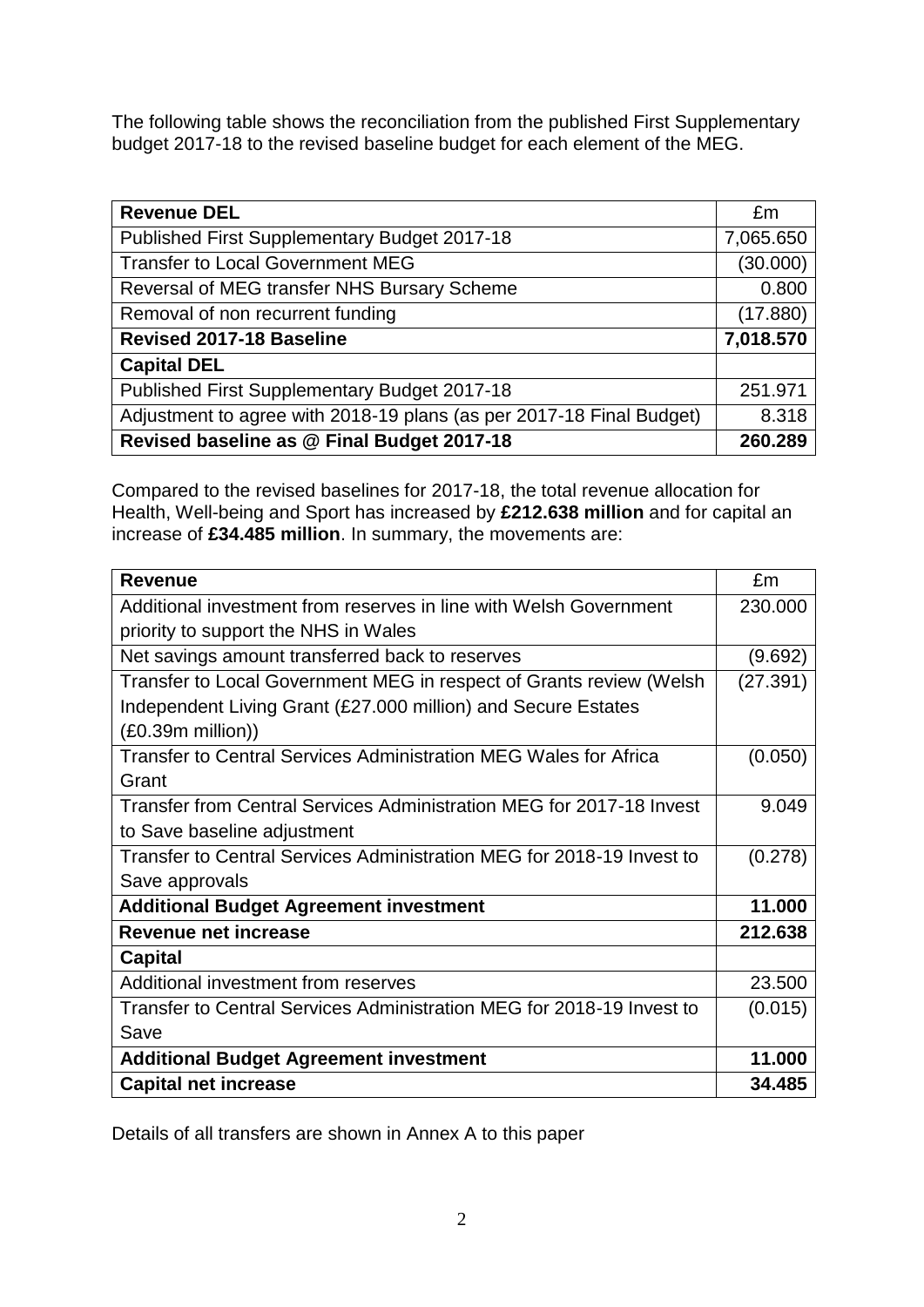#### **4. Approach to Budget proposals**

The Health, Wellbeing and Sport MEG supports the Welsh Government's ambitions for a healthy and active population. It contains the core revenue and capital funding for NHS Wales, as well as funding for:

- Public Health Wales and other public health programmes
- education and training of the NHS workforce
- other NHS and health programme budgets, including substance misuse and research and development
- supporting social services, including funding for Social Care Wales, the main element of social care is delivered through the Local Government MEG
- supporting community and elite sport, including funding for Sport Wales

The Welsh Government continues to prioritise investment in the Welsh NHS. The most significant budgetary change to the Health, Well-being and Sport MEG for 2018-19 is the additional investment of a further £450 million in the Welsh NHS over the next two years. The evidence from recent reports by the Health Foundation and Nuffield Trust was that health spending would need to rise annually to keep pace with an increasingly elderly population, and with the rising prevalence of chronic conditions, such as diabetes. Through this additional investment, we are planning for the medium and long-term sustainability of health services in Wales.

Details of the allocation of this funding to NHS organisations will be provided in the 2018-19 NHS revenue allocations, which will be published later in the autumn.

We have reviewed and reduced spending plans for some central health and wellbeing programmes, where we can be assured that the impacts of these reductions can be mitigated through other core areas of funding. We will continue to monitor the impact of these spending changes to ensure that they do not prevent us delivering our aims in *Prosperity for All*.

#### **5. Funding arrangements for Local Health Boards**

In order to help the Committee's scrutiny and to provide a greater understanding of how the NHS spends its allocation of funds contained within the 'Delivery of Core NHS Services' Action line, the following section provides more information on the funding arrangements for Local Health Boards.

Within the BEL tables shown at Annex A the Core NHS Allocations BEL shows a budget of £6.5 billion for 2018-19. Notwithstanding a few minor adjustments, this budget is the main revenue allocation budget issued to Health Boards at the beginning of the financial year. The allocation provides funding for:

- Hospital and Community Health Service (HCHS) and Prescribing revenue discretionary allocation.
- HCHS protected and ring-fenced services
- General Medical Services Contract allocation
- Community Pharmacy Contract allocation
- Dental Contract allocation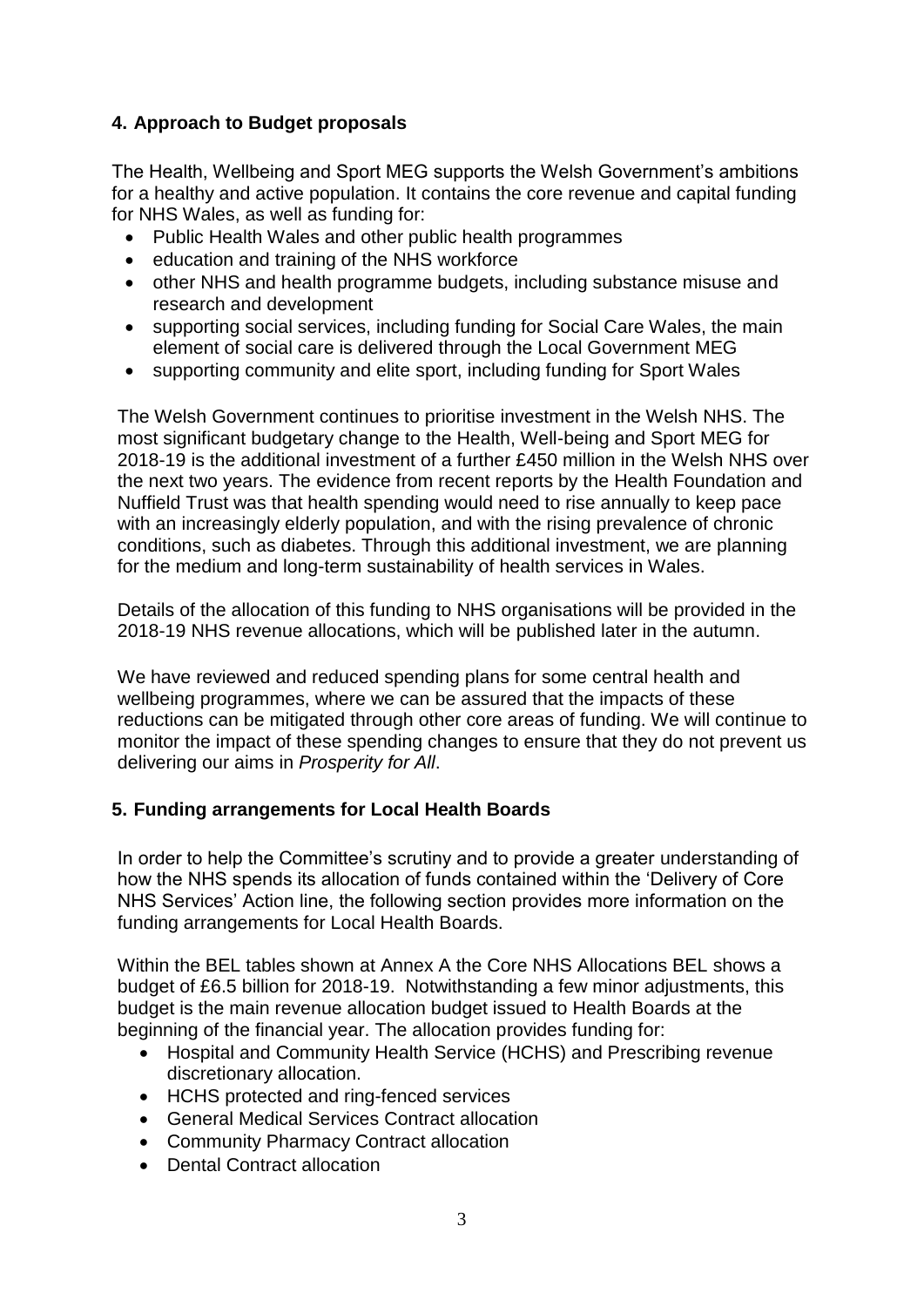The 2017-18 Health Board revenue allocation was issued in December 2016, setting out the allocations between the various funding streams shown above. The table below summarises the allocation by Health Board.

| <b>Health</b> | <b>Discretionary</b> | <b>Ring</b>       | <b>GMS</b>      | <b>Pharmacy</b> | <b>Dental</b>   | <b>Total</b> |
|---------------|----------------------|-------------------|-----------------|-----------------|-----------------|--------------|
| <b>Board</b>  | &                    | <b>Fenced</b>     | <b>Contract</b> | <b>Contract</b> | <b>Contract</b> |              |
|               | <b>Prescribing</b>   | <b>Allocation</b> |                 |                 |                 |              |
|               | <b>Allocation</b>    |                   |                 |                 |                 |              |
|               | £m                   | £m                | £m              | £m              | £m              | £m           |
| <b>ABM</b>    | 743.608              | 172.827           | 75.428          | 29.335          | 27.082          | 1,048.280    |
| AB            | 841.766              | 147.338           | 85,870          | 31.453          | 27.107          | 1,133.533    |
| <b>BC</b>     | 989.138              | 202.681           | 116.087         | 33.471          | 27.097          | 1,368.474    |
| C&V           | 613.716              | 124.949           | 64.568          | 22.218          | 24.497          | 849.948      |
| <b>CT</b>     | 455.740              | 91.352            | 45.617          | 18.501          | 11.733          | 622.943      |
| H Dda         | 531.815              | 112.761           | 60.879          | 20.923          | 17.576          | 743.954      |
| Powys         | 185.316              | 42.103            | 30.659          | 4.753           | 5.577           | 268.408      |
| <b>Total</b>  | 4,361.099            | 894.009           | 479.109         | 160.654         | 140.669         | 6,035.540    |

#### **2017-18 Health Board Revenue Allocations**

The figures in the table above do not include funding issued in year in 2017-18 or the funding I have held back in 2017-18 on a non recurrent basis to manage deficits in the four health boards in escalation. I have still to determine in detail how this unallocated funding from 2017-18 will be used to support delivery and service transformation in 2018-19, along with the **additional £230 million** for the NHS announced in this Draft budget for 2018-19. I set out more detail on my plans later in this paper.

Within the 'Core NHS Allocations' BEL, there are some elements of funding that are issued to Health Boards in year, based on actual costs or agreed criteria which may differ from year to year, so are not included within the above recurrent funding amounts. Examples of these items of expenditure are:

- Substance Misuse funding
- Dental and Pharmacy Trainee costs
- Treatment fund

#### **6. Expenditure by Programme Budget Category**

A further analysis of historical expenditure can be shown by Programme Budget category. This information is produced each year but is only available approximately 12 months following the end of the financial year. Consequently the information shown below has been compiled from expenditure during the 2015-16 financial year. The areas of expenditure are detailed in the graph below: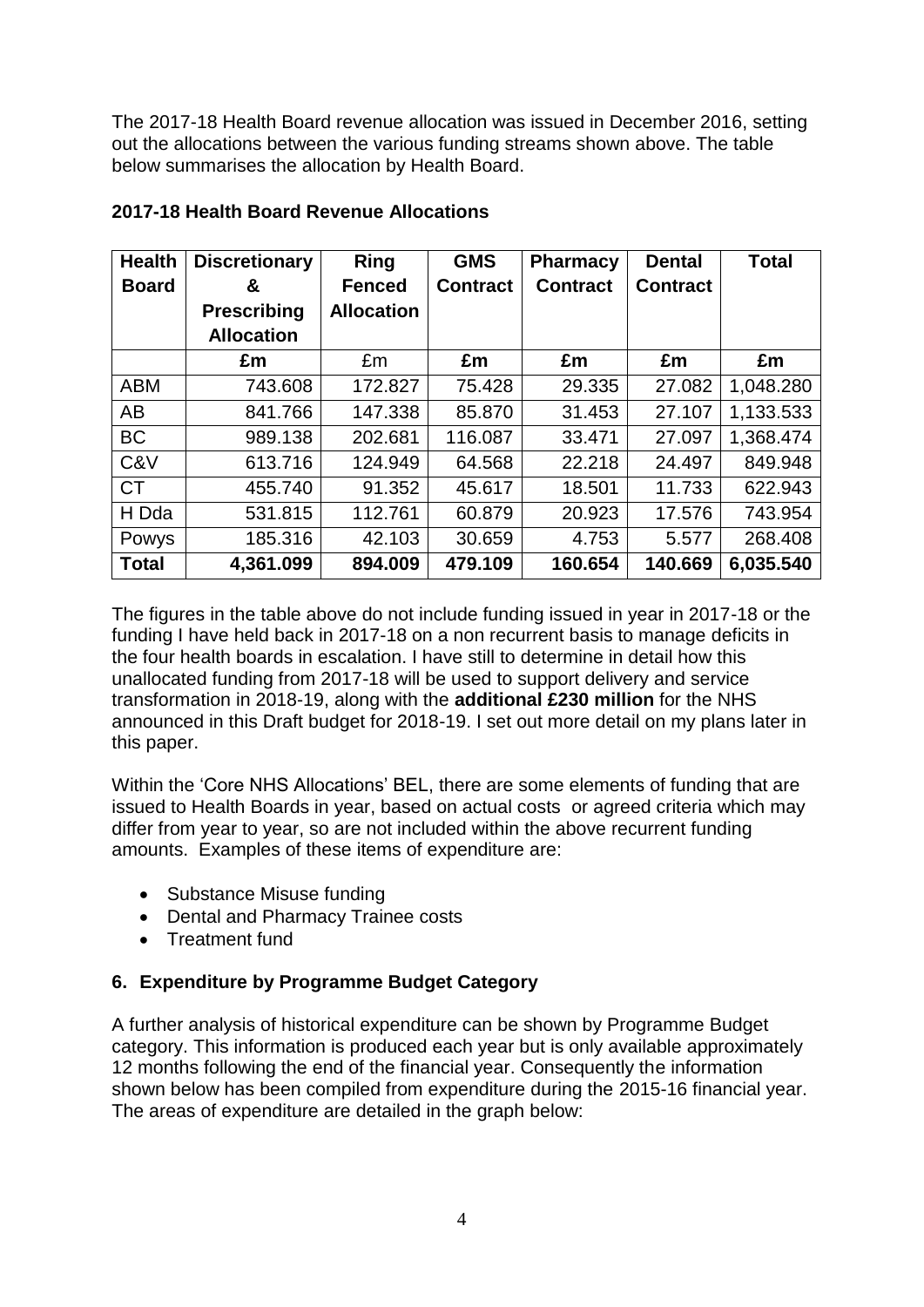

The categories of spend shown above are based on the World Health Organisation International Classification of Diseases

The chart above illustrates the main areas of spend in the NHS in Wales. The information is drawn from the programme budgeting returns for 2015-16 and covers over 93% of the expenditure in that year (circa £6.1bn). NB The programme budgeting information for 2016-17 is not yet available, and is expected to be published in early 2018. \*.

### **7. Preventative Spending**

Our aim is to take significant steps to shift our approach from treatment to prevention. To support this, we have undertaken a review of our spending plans to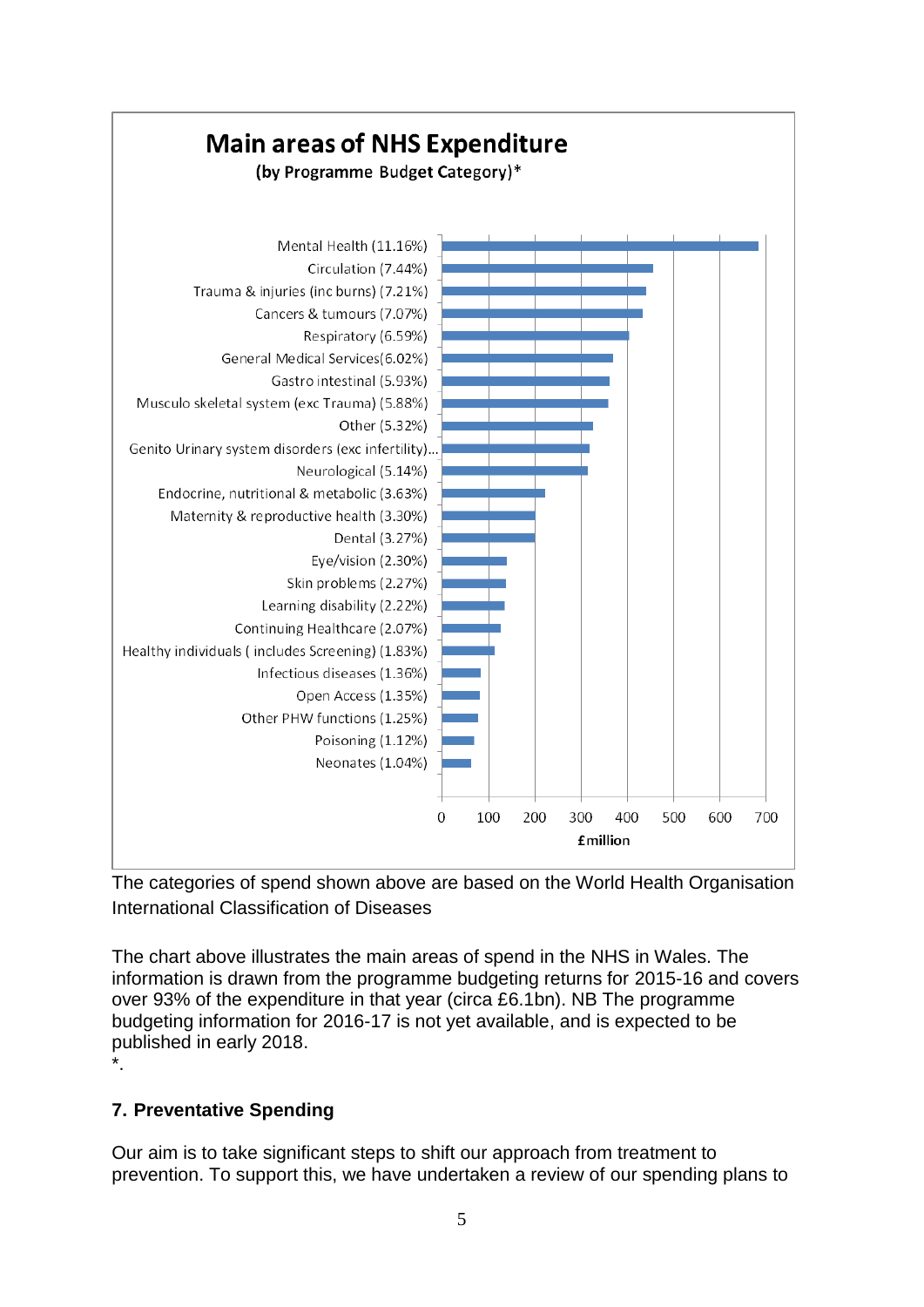assess the level of current spending on prevention. The Early Action Task Force, which produced the 'Towards Effective Prevention' report have built on the proposed definitions set out in the National Audit Office's early action landscape review, developing them in discussion with practitioners. Work is underway to determine a set definition of prevention across Welsh Government based on this work. We have classified expenditure using the Early Action Task Force definitions.

In looking at our preventative spend for the Health, Wellbeing and Sport Central budgets we have used their definitions as follows:

| <b>Definition</b>           | <b>Explanation of Definition</b>                                                                                                                                                  |
|-----------------------------|-----------------------------------------------------------------------------------------------------------------------------------------------------------------------------------|
| <b>Primary Prevention</b>   | Preventing, or minimising the risk, of problems arising<br>usually through universal policies like health promotion<br>or a vaccination programme.                                |
| <b>Secondary Prevention</b> | Targeting individuals or groups at high risk or showing<br>early signs of a particular problem to try to stop it<br>occurring. For example screening programmes.                  |
| <b>Tertiary Prevention</b>  | Intervening once there is a problem, to stop it getting<br>worse, and redress the situation. For example the<br>"Choose Well" campaign or funding for psychological<br>therapies. |
| <b>Acute Spending</b>       | Spending which acts to manage the impact of a<br>strongly negative situation but does little or nothing to<br>prevent negative consequences.                                      |

We have reviewed our centrally held budgets against the above categories and the percentage split is shown in the table below:



Welsh Government does not set detailed requirements for NHS organisations on how they should use their discretionary revenue allocation to meet national and local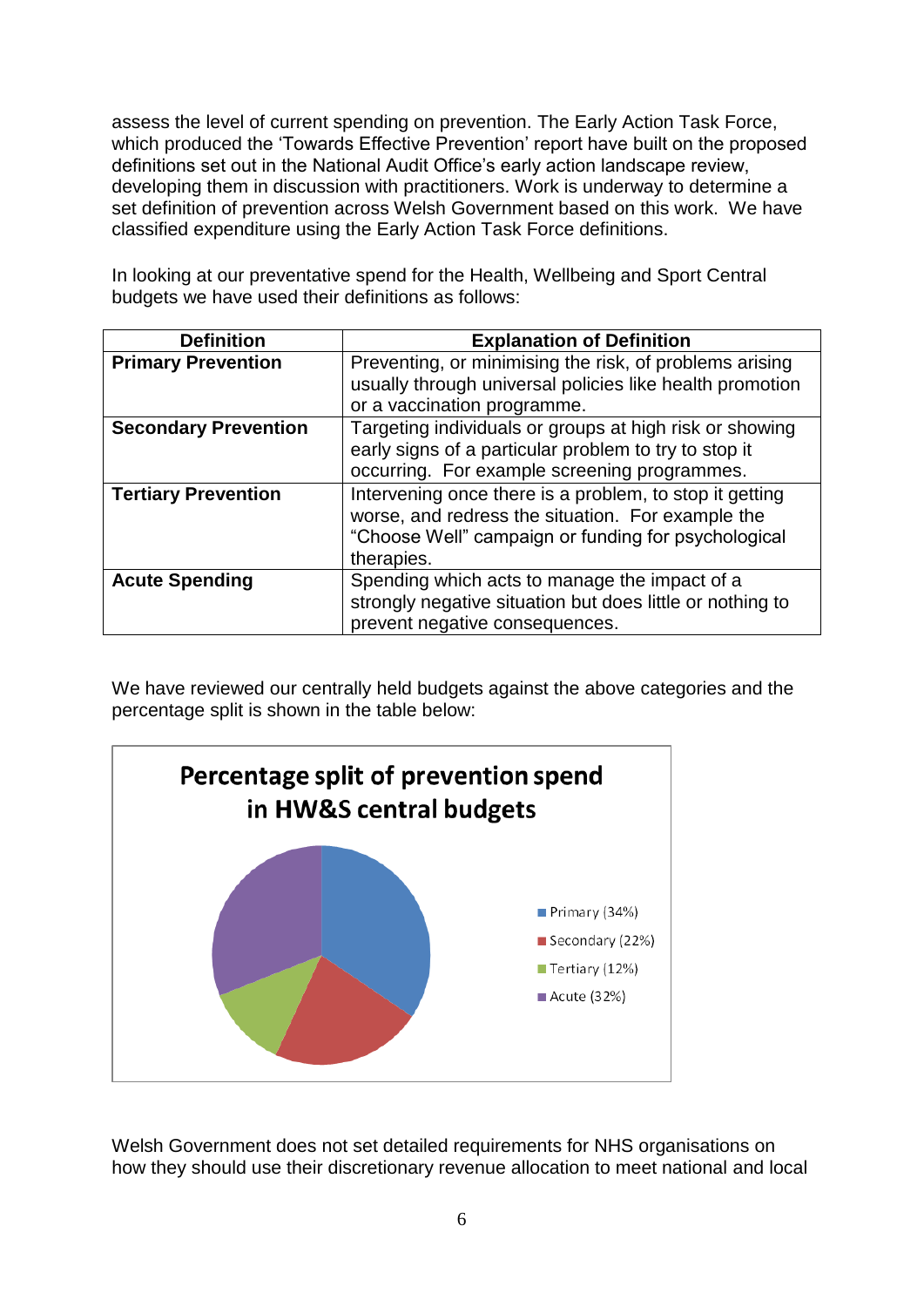priorities, and the proportion of their funding they should spend on preventative activities. So, in terms of assessing the level of NHS spending on prevention, we have had to use an alternative approach. Within the UK Health Accounts 2015 publication, published by the Office for National Statistics in April 2017, the analysis of expenditure by healthcare function identifies, at a UK level, that spend on prevention equates to £9.6 bn of a total spend of £185 bn. For government funded healthcare, expenditure on prevention equates to £7.4 bn, or 5.05%, of total government healthcare expenditure of £147.1bn.

The ONS led Health Accounts Steering Group are considering whether future annual publications could include breakdown of UK expenditure by country. At this stage no decision has been made on this development, however if this was agreed by the steering group (which includes the devolved administrations) it would then be possible to identify prevention spend by country. The next UK Health Accounts publication, UK Health Accounts 2016, is due be published in early 2018. We will continue the work to improve our understanding of spending on preventative activities.

Some specific examples of where we are providing preventative funding include:

- Funding for the three year study into the availability of Pre-exposure Prophylaxis to reduce the risk of sexually-acquired HIV1 infection in adults of high risk as part of a wider HIV prevention service.
- Investing in prevention of avoidable diseases through expanding the children's flu vaccination programme by an additional school year in 2017-18, and then accelerating the roll out to all primary school children in 2018-19. This is expected to significantly lower the public health impact of flu by preventing a large number of cases of disease in immunised children as well as in unvaccinated infants and older people in clinical risk groups through reduced circulation and transmission of flu.
- Health & Social Services and Education are investing in a cross cutting initiative to pilot the provision of mental health in-reach support for children in school settings. £1.4 million is being jointly invested in three pilots that will run from 2017-18 to 2019-20; one in North East Wales, one between North Gwent and South Powys and one in West Wales. The pilot schemes will test approaches on early identification and intervention for children with emotional and mental health problems. There will also be funding to support a national coordinator to support the pilots. The contribution from the Health & Social Services MEG for 2018-19 will be £0.229 million.
- Investing in preventing cancer. The HPV immunisation programme started in 2008. There is already evidence from Australia, Denmark, Scotland and England that the vaccine is making a difference. There has been a large drop in the rates of infection with the two main cancer-causing HPV types in women and men. The programme is expected to eventually prevent significant numbers of deaths from cervical cancer every year. As it can take many years for the cancer to develop after infection then the overall benefit of the programme will take some time to be evaluated.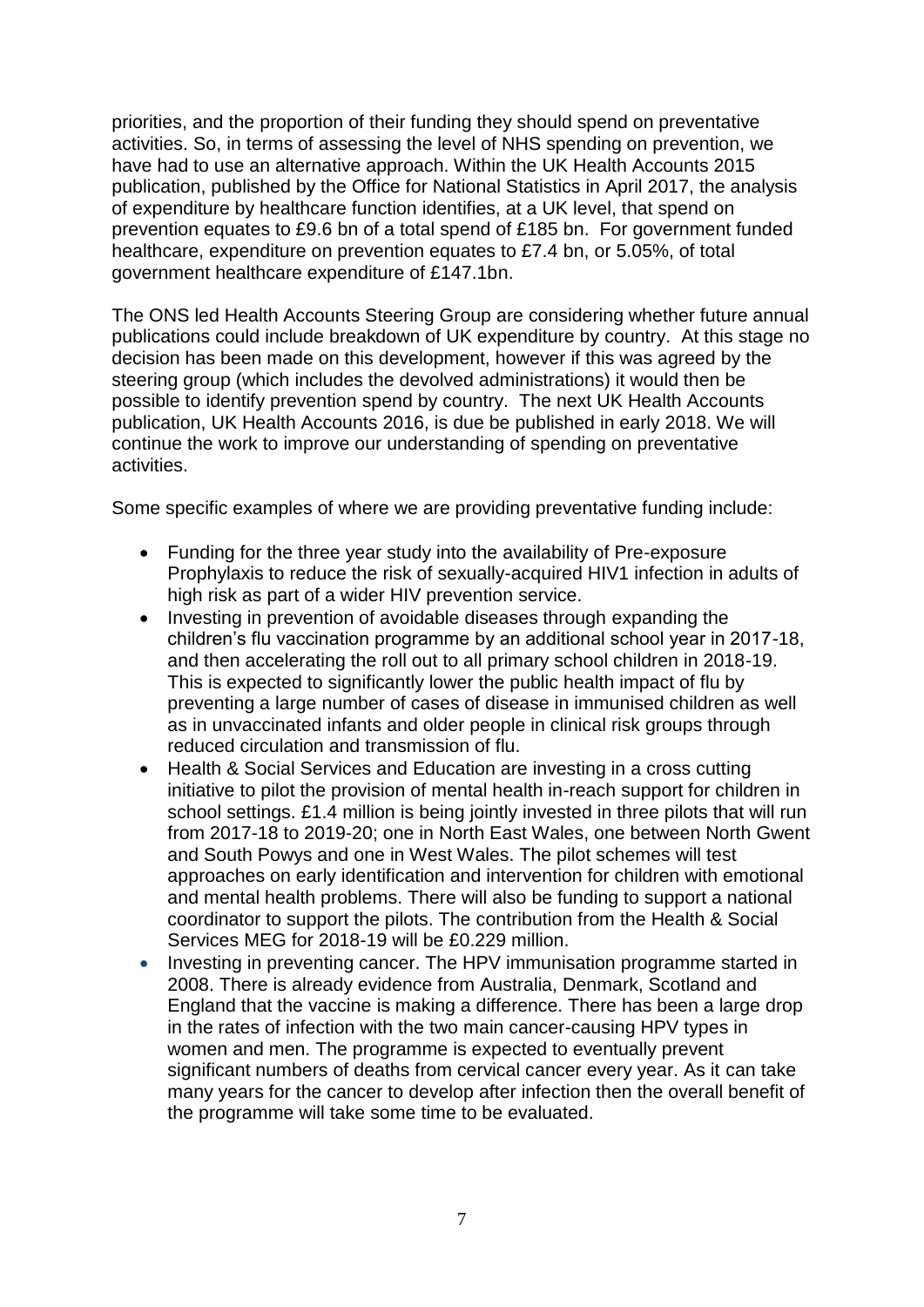Investing in genomics for precision medicine. The strategy outlines our plan to harness new genomics technologies to improve the health and prosperity of the people of Wales. Through the strategy, we want people across Wales to have access to quicker, more accurate diagnosis and better information to support treatment decisions. We also want to apply the latest techniques for improved disease prediction and gain a better understanding of disease outbreaks.

#### **8. Capital funding**

We are continuing to prioritise investment in NHS infrastructure, and have an ambitious programme over the next three years which will see the delivery of new facilities and the major redevelopments in some of our most strategic assets.

Work commenced on the Grange University Hospital in July 2017 and this is a key component in the NHS Wales Capital Programme going forwards. This 470 bed state of the art hospital is due to open in 2021. Significant redevelopment and modernisation works are also underway at Prince Charles Hospital and Ysbyty Glan Clwyd, and in 2018-19 work will continue to progress on the development of the new Velindre Cancer Centre.

As well as schemes within the acute sector, this budget provides £11m next year to support the construction of the Cardigan Integrated Care Centre as part of the budget agreement with Plaid Cymru. Subject to the approval of the Full Business Case later this autumn, work is expected to commence in April 2018, with an estimated 17 month build period.

Next year will also see £10 million to progress a pipeline of primary and community care projects as part of the implementation of the Taking Wales Forward commitment, which is reiterated in Prosperity for All, to invest in a new generation of integrated health and care centres. This pipeline will see 19 projects across Wales being delivered by 2021. I previously announced £40.5 million of capital funding to deliver this commitment. As part of this budget, I am building on this funding allocation and can now confirm a total of £68 million capital will be used over the coming three years to deliver the schemes.

This budget also provides £3.5 million in 2018-19 to support the delivery of the Emergency Services Mobile Communications Programme (ESMCP). This will provide the next generation communication system for the three emergency services (police, fire and rescue, and ambulance) and other public safety users in England, Scotland and Wales. ESMCP has been established by the Home Office to provide an integrated critical voice and broadband data communications service for the Emergency Services that meets the public safety requirements for coverage, functionality, availability and scrutiny. The earmarked funding will be used by the Welsh Services Ambulance Trust as part of its preparations and implementation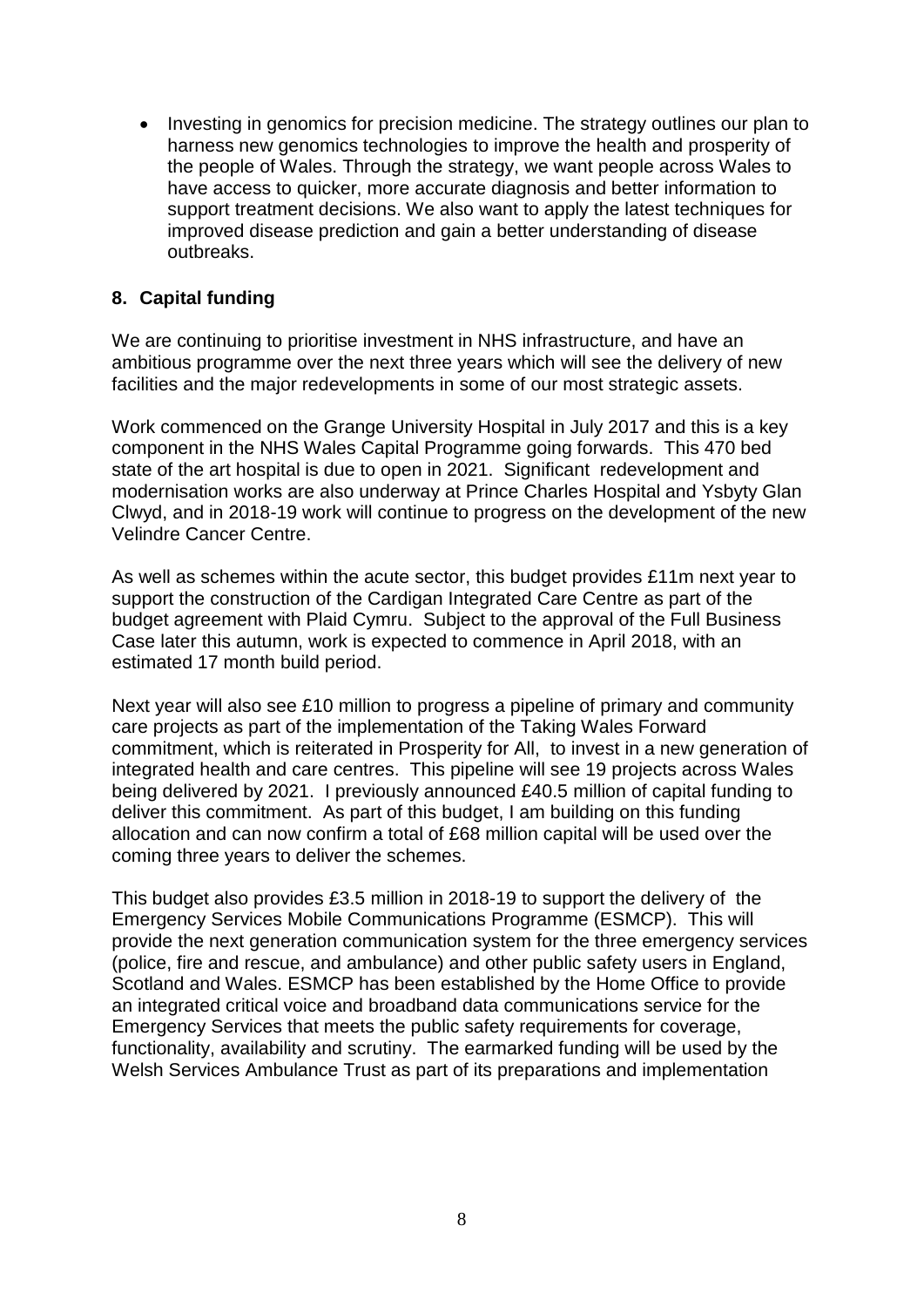#### **Specific Areas**

#### **Commentary on Actions and detail of Budget Expenditure Line (BEL) allocations**

The detailed budget published on 24th October set out our spending plans for the HW&S MEG by BEL. An analysis and explanation of the budget changes since the June 2017 Supplementary Budget is set out in Annex A.

#### **Mental Health**

**The allocated budget on mental health services:** We continue to spend more on mental health services than on any other part of the Welsh NHS. The mental health ring fence currently stands at £629m for 2017-18. In line with the Budget Agreement with Plaid Cymru, we will be increasing the mental health ring-fenced allocation by a further £20 million in 2018-19 and 2019-20, to nearly £650 million. The ring fence allocation for mental health forms a protective floor, below which expenditure on core services must not fall.

#### *Budget agreement: Recurrent funding for Eating Disorders, Gender Identity Services and Mental Health Services*

The Welsh Government's 2018-19 budget ensures that the additional £1million of additional funding for 2017-18 to improve eating disorder (ED) and gender identity services is provided on a recurrent basis.

**Eating Disorders:** This additional funding builds on Welsh Government investment of £1.25 million per annum to improve provision for children and adults. The £0.500 million is being targeted on services for older adolescents, as they transition between children's and adult services. In particular, funding will be used to foster close working relationships between existing CAMHS ED and adult tier 3 ED teams, working together in the best interests of the patient in a clinically- led, rather than an age driven, model of care. This includes improving training and providing additional sessions for existing staff, and recruiting new specialist staff.

**Gender Identity Services:** The All Wales Gender Identity Partnership Group (AWGIPG) is leading on the development of a new treatment pathway for Wales. This includes the development of a new multidisciplinary service, known as the Welsh Gender Team (WGT). The WGT will provide support to a network of GPs across Wales with a specialist interest in all areas of gender care, including hormone replacement therapy, and will accept direct referrals from GPs. The WGT plans to accept new referrals and repatriate appropriate individuals who are currently on waiting lists for treatment from the end of March next year. This new set of arrangements will result in shorter distances to travel to access services, improved waiting times and better user experience.

**Additional funding for mental health services:** The Welsh Government's 2018-19 budget includes a further £20 million of funding for mental health services. This will support the ongoing delivery of priorities in Together for Mental Health and Prosperity for All.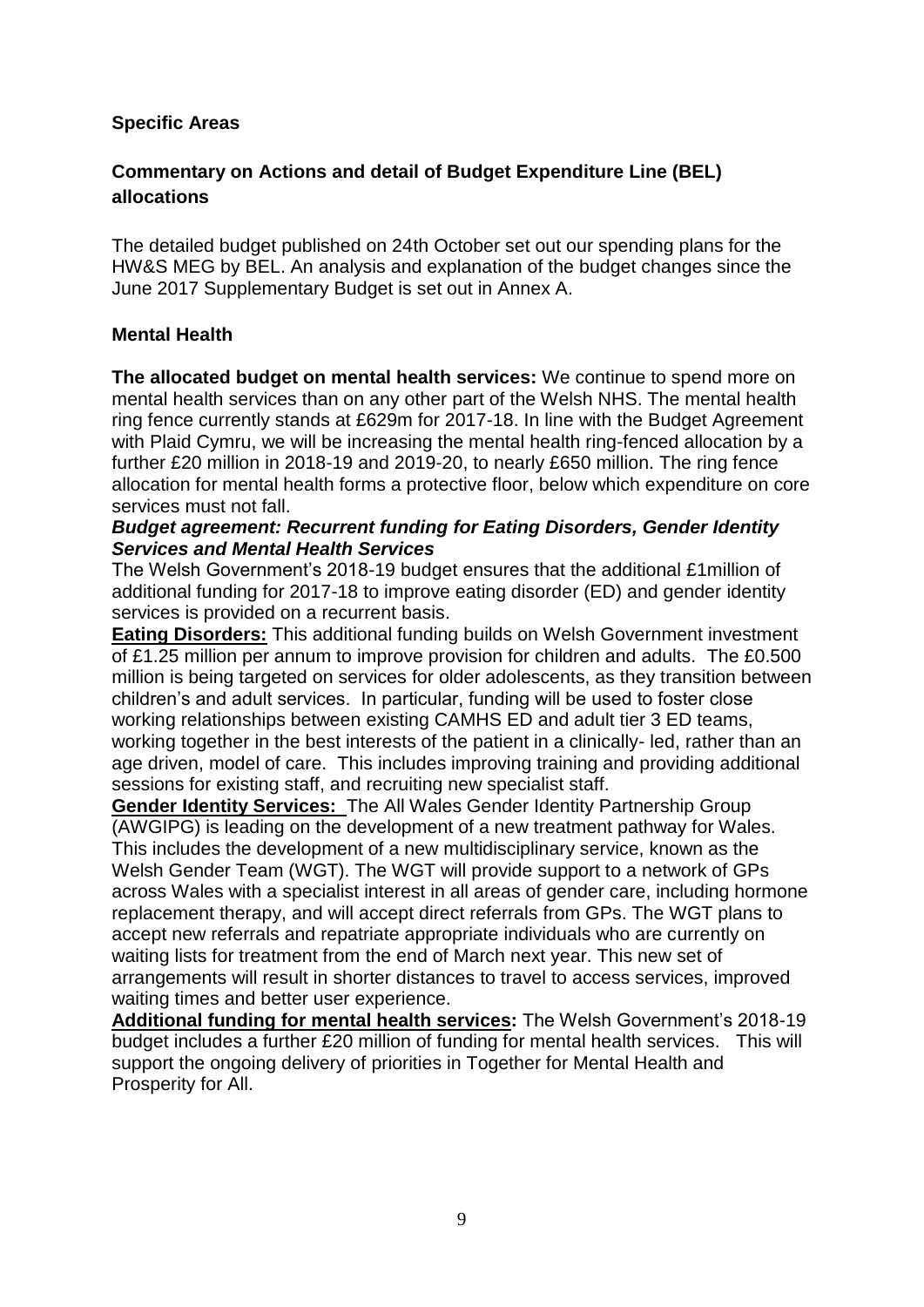#### **Allocations for delivery of the mental health strategy and delivery plan**

Spend on mental health services is the largest single area of the budget and health boards are requested to give it proportionate consideration in their Integrated Medium Term Plans (IMTPs). The 2016-19 delivery plan published to underpin the "*Together for Mental Health*" strategy sets out clear priorities and IMTPs are also requested to demonstrate the organisation's delivery of these priorities. IMTPs should demonstrate how the organisation is meeting its statutory responsibilities under the Mental Health (Wales) Measure 2010 and how the organisation is delivering improved access and outcomes for service-users from the additional significant investment by Welsh Government in targeted areas of provision. More generally, IMTPs should clearly set out the organisational service change programmes to ensure the availability of high quality, sustainable, accessible and timely care with associated timescales and risks.

#### **The allocated budget on mental health services delivered on the prison estate**

Mental Health funding for prisoners is not separately identified in the NHS funding allocation. Health Boards are responsible for commissioning services for their resident population for hospital and community health services and this will include the prison population in their area.

#### **Patterns of demand and expenditure on mental health services in the last 5 years**

The most recent information available from the NHS Programme budget returns relates to the period from 2011-12 to 2015-16. This demonstrates that Mental Health spending has risen by over £40 million from £642 million in 2011-12 to £683 million in 2015-16.

Since 2015-16 an additional £25 million has been recurrently allocated to Health Boards to target the provision of Mental Health Services and as part of the budget agreement for 2018-19 a further £20 million will be added to the Mental Health allocation. A total increase in funding over that three year period of £45 million.

#### **Details of the operation of the ring fence for the mental health budget, including the level at which it is set, defining what is included within it, the extent to which it has determined spending on mental health; and the purpose and value of the ring fence and future plans for it.**

Mental health funding has been ring-fenced since 2008. The ring fence looks to protect and enhance core services and also includes specialist services and primary care spending. The ring-fence provides a floor below which expenditure on mental health services should not fall and any savings must be re-invested into mental health services.

The Welsh Government have made increases to the mental health ring fence over the last couple of years in recognition of areas where we have seen an increased demand to services. This includes additional funding for CAMHS services, older people's mental health, community perinatal services and psychological therapies. It is the health boards responsibility to demonstrate an understanding of the mental health and mental well-being needs of their own population across the life course and as part of this work include a capacity and demand analysis which also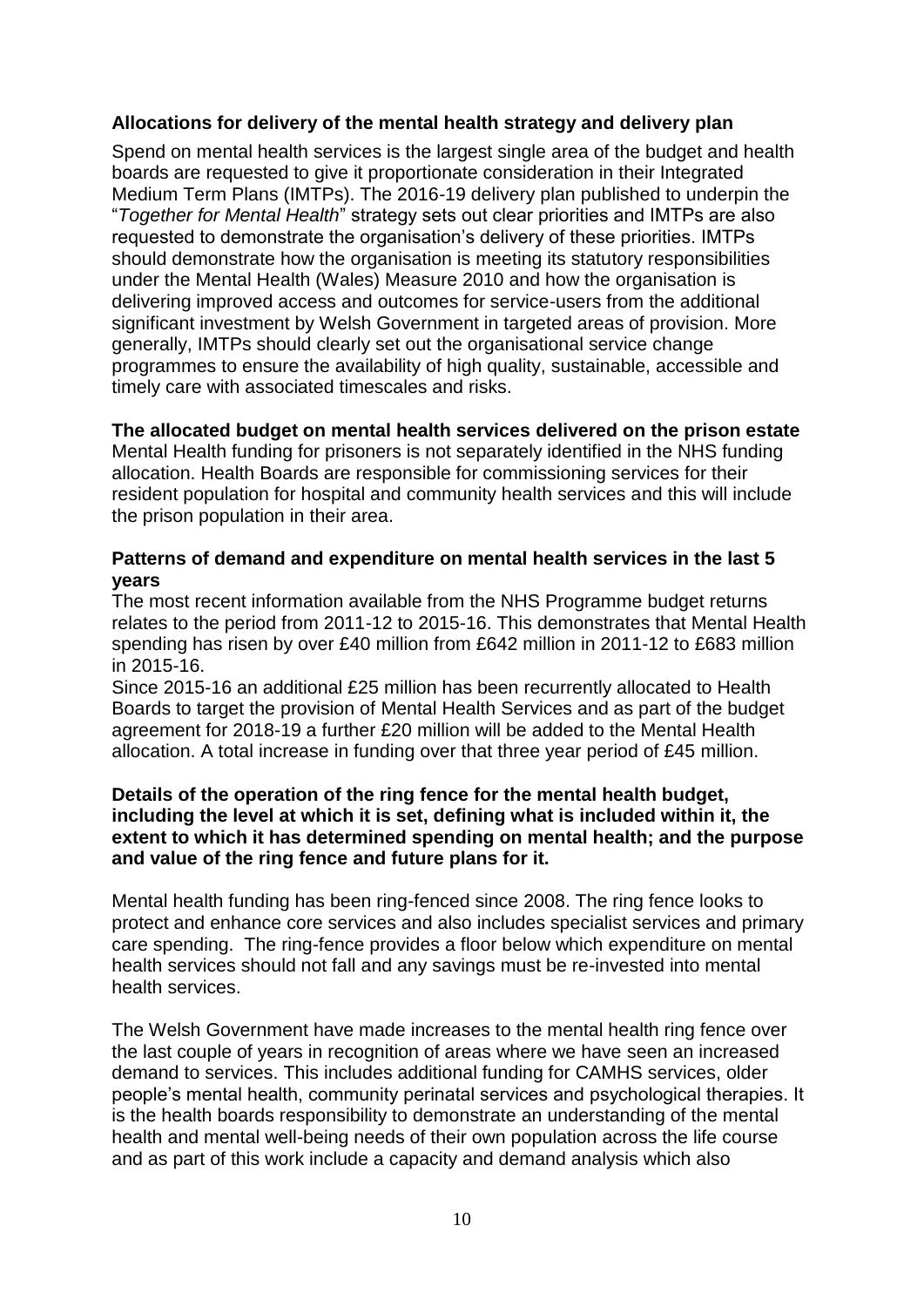demonstrates how the health boards is actioning areas for improvement. This will be monitored through the IMTP process.

#### **Other Budget Agreement changes:**

**Recurrent funding for End of Life Care:** Additional funding of £1 million will enable the End of Life Care Board to continue to take forward its national priorities. These include building further capacity in Hospice at Home provision, empowering patients to advance care plan, supporting people to remain in their place of residence, improving bereavement care and will also enable better use of both digital technology and research*.*

**Funding for Welsh Buurtzorg Pilot:** This £4 million funding is to be used to introduce elements of the Buurtzog approach in Wales, in line with Nurse Staffing principles for community nurses. This will be focused on the training of 80 new district nurses.

### **Funding Transformational Change in the NHS**

*Prosperity for All* sets out our ambition to maintain high quality health services, supporting and promoting good health and wellbeing for individuals, families and communities, and taking steps to shift our focus from treatment to prevention. I am determined to use the additional investment in NHS Wales to support this ambition and drive forward transformation change in our health and care services.

The evidence base contained in the Nuffield Trust and Health Foundation reports points to the need for continued annual investment in the NHS to keep up with cost growth and increases in the demand for services. In 2017-18, I increased NHS allocations and other NHS funding streams by a universal uplift of 2%, equating to approximately £110 million overall, to meet cost growth. I will plan to make a similar funding uplift in 2018-19 from within the additional £230 million funding allocated in this Draft Budget.

My ambition is to use the balance of the additional investment, after allocating funding for cost growth, to demonstrate our commitment to transforming services and to maintain and improve performance. I am also determined to incentivise organisations to attain and maintain the status of having an approved medium term plan, by giving these organisations more flexibility in how they apply additional funding to drive transformation at a local level.

The extent to which we are able to meet this ambition will depend greatly on our progress in addressing operating deficits in those health boards in escalation. In 2017-18, I have had to hold back a significant proportion of the additional £240 million investment on a non-recurrent basis to offset deficits in these organisations. The targeted intervention of these organisations being undertaken by my officials is creating traction in terms of stabilising the position, but I will need to have assurance that further improvement is being achieved and sustained during the second half of 2017-18 before making any decisions to commit additional transformation funding on a recurrent basis in 2018-19 and beyond.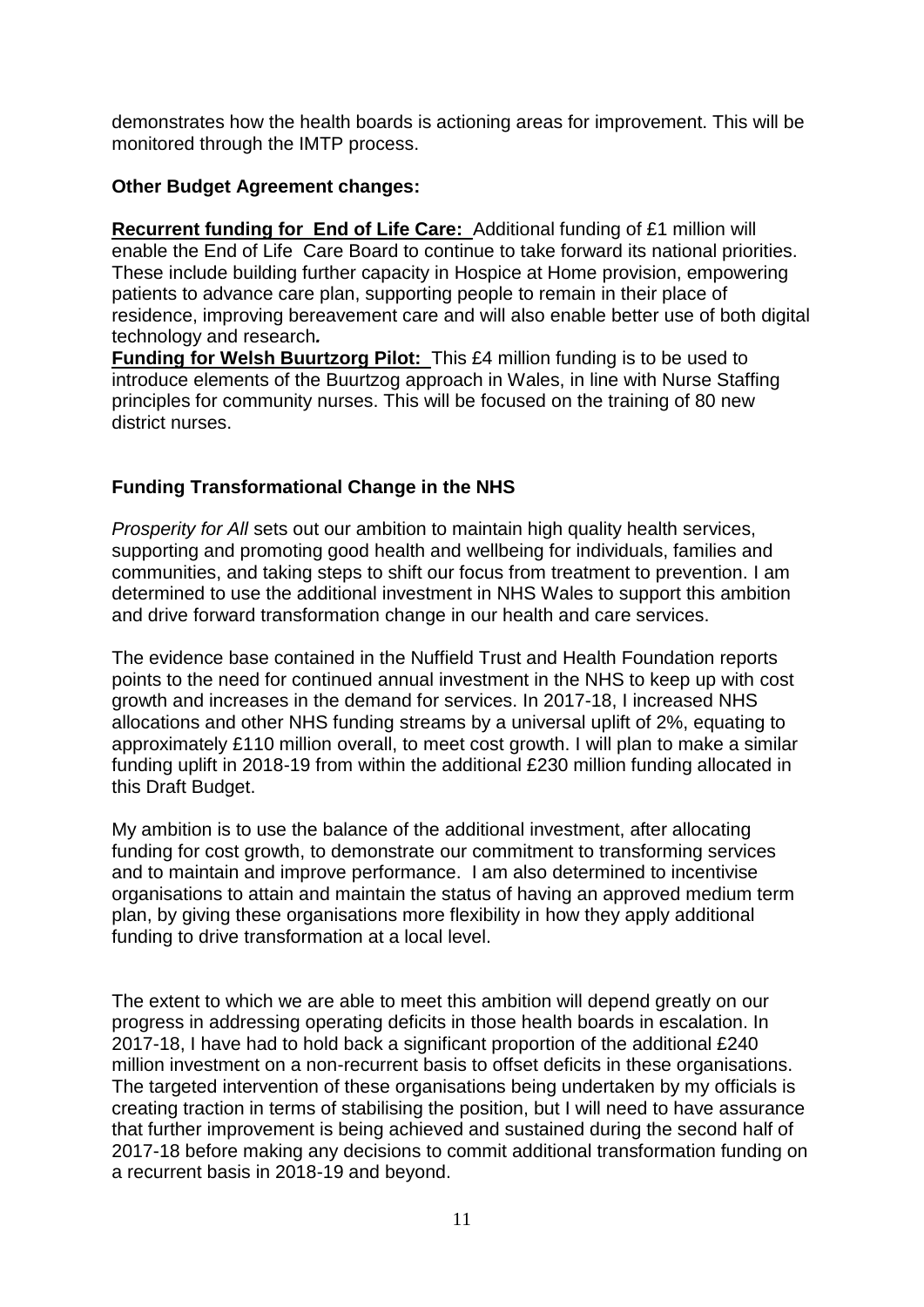In using funding to drive transformation change, we should not focus solely on new investment, but also in ensuring that we are taking action to redirect existing spending towards new models of care.

International evidence shows primary care is the core element of a sustainable health system. Our national primary care plan sets out how we will achieve a sustainable and effective health system through a more social model of health and wellbeing. This creates a response to people's needs which draws in and makes prudent and innovative use of all available financial, workforce and other resources, not just those of NHS Wales, helping support people to take responsibility for their own health and wellbeing.

Alongside the additional investment we are making in 2018-19, this budget supports this transformational change and improvement through maintaining several existing targeted funding allocations, including maintaining the primary care fund, the integrated care fund and funding for the national delivery plans. £10 million of the primary care fund has been allocated for the primary care clusters to decide how to invest and is proving successful in demonstrating the benefits of collaboration at a very local level to drive transformation.

Our Budget includes ring fenced funding for health boards for the services contract with GPs, community pharmacists, dentists and optometrists. We continue to explore with the relevant professional bodies how the nationally negotiated contractual frameworks can enable our aim to transform care and support and to meet people's needs as close to home as possible.

We also plan to increase frontline treatment services for substance misuse by increasing the ring fence by £0.920 million in 2018-19, to over £18 million annual investment.

#### **Social Services**

Welsh Government is aware of the potential tension between day-to-day cost pressures and preventative spend for social services. Our major legislative and service reform aims to free up local authorities and the wider sector to respond to the demographic and other challenges by taking a longer term approach focusing on prevention and early intervention and meeting personal well-being outcomes in improving the well-being of people in Wales.

We have targeted funding of £1.3 million in years 2013-14 and 2014-15 increasing to £3.0 million in years 2015-16 and 2016-17, through the Delivering Transformation Grant 2013-14 to 2016-17 (now transferred to the revenue support grant from 2017- 18), recognising the transitional costs of planning for and then implementing the changes necessary to drive improvement in the systemic delivery of social care in Wales under the aegis of the Social Service and Well-being (Wales) Act 2014. The evaluation arrangements for the Act are currently being co-developed with stakeholders. However, current indications are that, although implementation is progressing at different rates in different areas, the use of grant funding to advance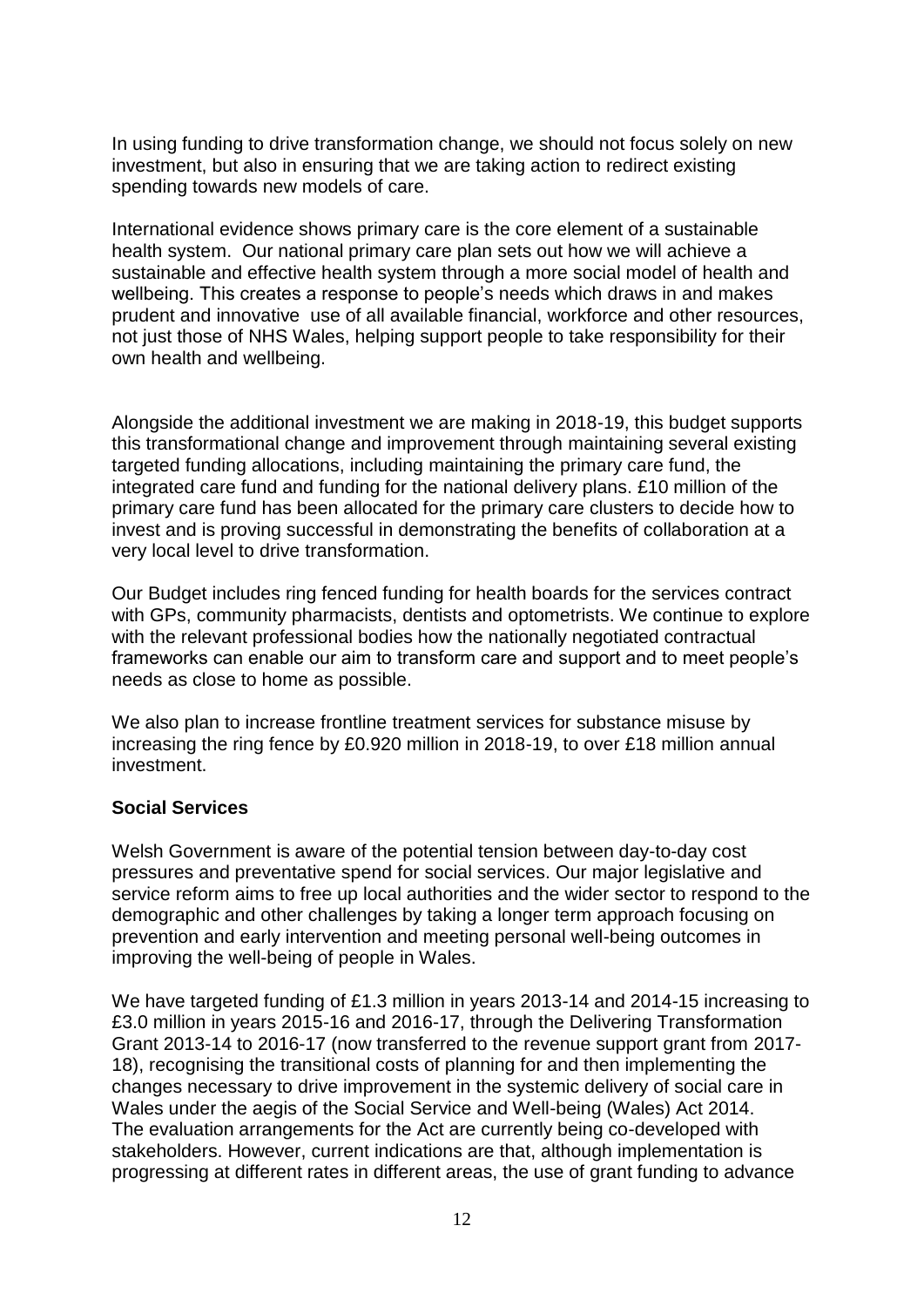national priorities has been welcomed as a tool to speed the progress of implementation and encourage the wider adoption of best practice across Wales.

We have also put in place, over and above this, a total of £55 million of additional recurrent funding that was allocated to local government from 2017-18. In supporting front line service delivery, addressing the effect of the national living wage and targeting action on three priority areas of the social care workforce, looked after children, and carers, this funding is intended to give local government and its partners the headroom in order to take forward their prevention and early intervention agendas.

#### **Partnership working and regional partnership boards**

On 10 October the Minister for Social Services and Public Health gave an oral statement to the Assembly, setting out the importance of integration and partnership working for health and social services.

The Social Services and Well-being (Wales) Act 2014 recognises that standards can best be raised by partners working together. The Act provides for regional partnership boards to drive the effective integration of health and social services. These boards are now firmly established and are improving the effectiveness of service delivery.

Seven boards, on the health board area footprint, have been established that bring together health, social services, the third sector and other partners. Their purpose is to improve well-being outcomes and make best use of resources to support sustainability.

Regional partnership boards are required to establish pooled budgets including, from April 2018, in relation to the provision of care home accommodation for adults. These pooled budgets will support integrated commissioning, allowing local authorities and health boards to focus on improved quality as well securing better value for money.

The Social Services and Well-being Act also requires regional partnership boards to take an integrated approach to the planning and delivery of services. In April, the regional boards published population assessments, as required by the 2014 Act. These provide a clear and specific evidence base of the full range of care and support needs. Regional boards are now producing area plans in response to those assessments by April 2018 which will set their agenda for the integrated delivery of services.

#### **Integrated Care Fund (ICF)**

The now rebranded *Integrated* Care Fund (ICF) was established in 2014-15 to support older people to maintain their independence, avoid hospital admission and prevent delayed discharge. It also aims to drive partnership working and the delivery of integrated services across health, social services, housing and the third sector. The fund was expanded in 2016-17 to support the development of integrated care and support services for other groups of people.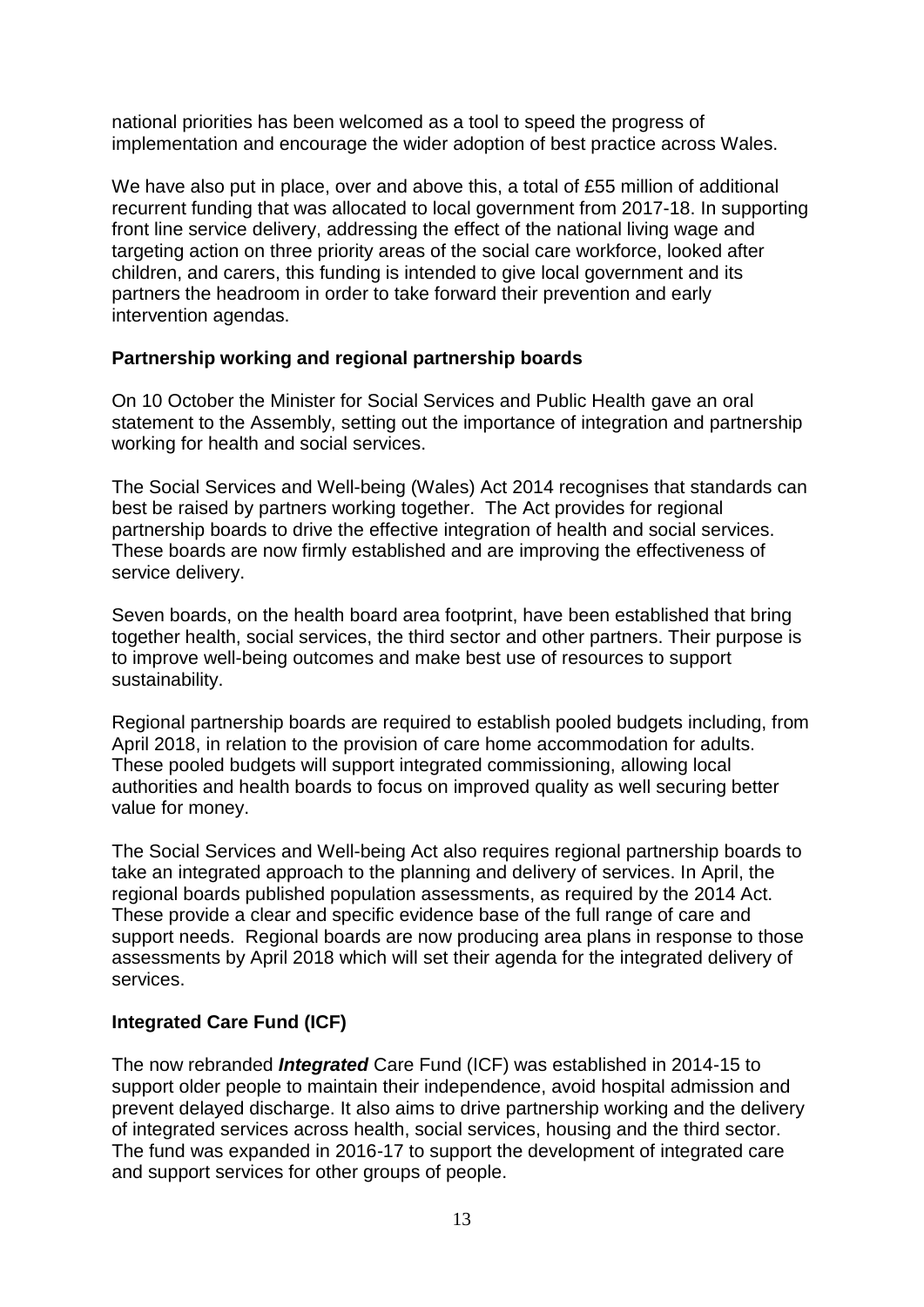As a key delivery mechanism for the Social Services and Well-being (Wales) Act, from 2017-18 the objectives of the ICF are linked to regional partnership board's priority areas of integration:

- Older people with complex needs and long term conditions, including dementia;
- People with learning disabilities;
- Children with complex needs due to disability or illness; and
- (for the first time) Carers, including young carers.

Regional partnership boards have oversight and ensure the effective use and delivery of ICF.

With the £130 million funding provided through ICF to date and the £60 million in 2017-18, the Welsh Government is supporting improved access to integrated health and social care so more frail and older people are being cared for at or near home.

ICF funding is being used to develop a wide range of innovative models of integrated working. These have created increased capacity in the care system and improved consistency in the provision of services within regions.

The emerging evidence indicates funding is making a real difference to many people's lives as well and reducing the pressure on vital NHS and social care services. This has been achieved by the development of a culture of collaboration and partnership working between social services, health and housing, along with third and independent sector partners.

The Programme for Government includes a commitment to retain this important fund.

#### **Any allocated budget for technology and infrastructure to support quality and efficiency**

Investment in ICT and digital technologies supports wider service transformation, enabling more effective use of resources across the service, and empowers both patients and professionals through the provision of information anywhere at anytime.

Through our £55 million investment in NHS Wales Informatics Services (NWIS), we have an established national architecture, with health boards using common clinical systems such as the Welsh Patient Administration System and the Welsh Clinical Portal (WCP). Investment has improved the IT infrastructure, allowing replacement of ageing equipment and strengthening systems against cyber attack.

The WCP is the main access point to information for hospital clinicians. It pulls together key information from the many systems used by hospitals, allowing the clinician to view a patient's record in one place and use a common system to perform various tasks e.g. requesting tests, reviewing results or creating a discharge advice letter.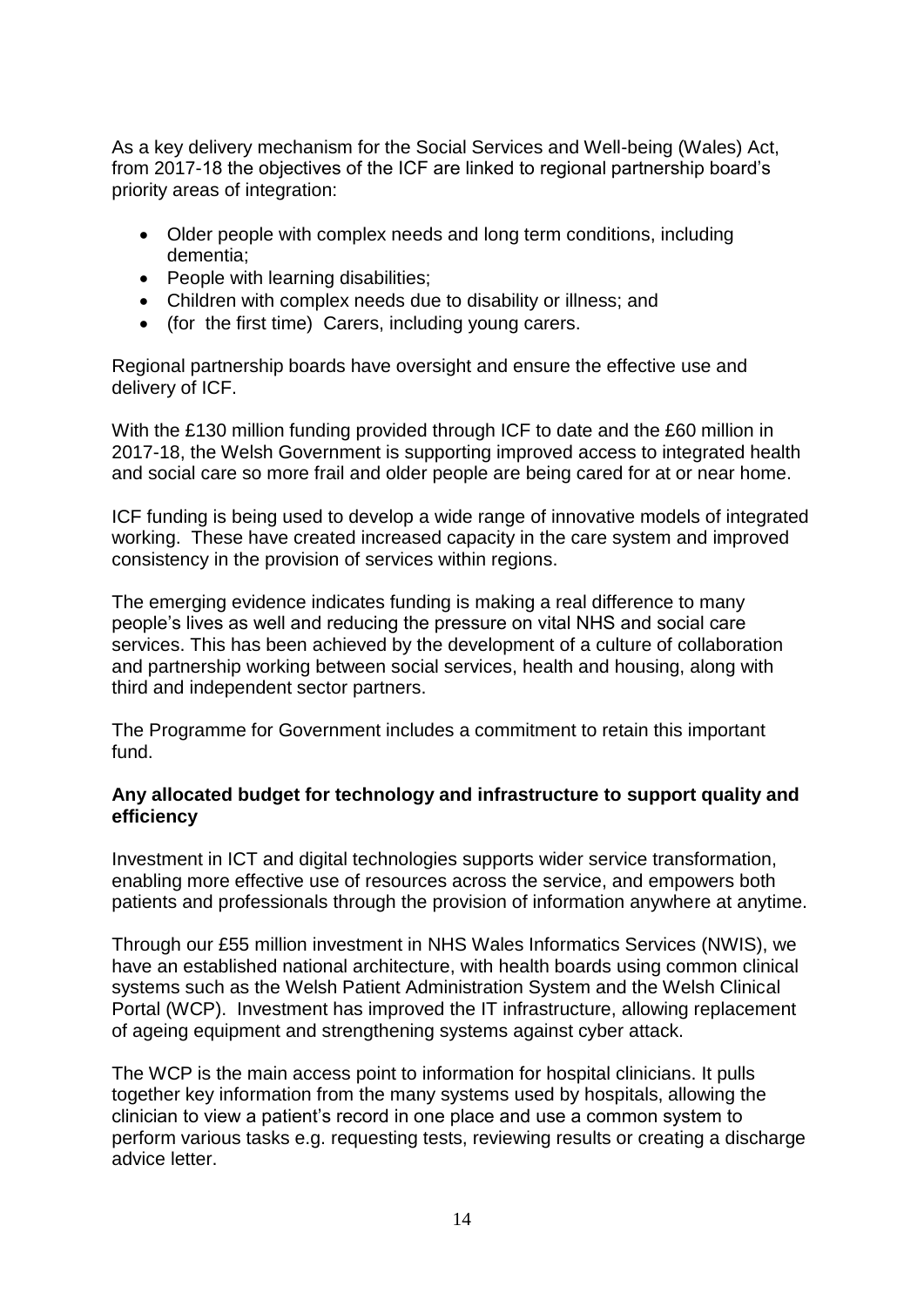Other examples include My Health Online through which GPs are able to offer online appointment booking and repeat prescription requests.

The Welsh GP record is available to GPs in out-of-hours settings as well as clinicians and pharmacists in secondary care. Choose Pharmacy is used by 51% of community pharmacists. It supports delivery of the common ailments and the discharge medicine review services. Pharmacies using the Choose Pharmacy service are able to view the patients GP record and supply prescribed medicines to patients in an emergency.

The Welsh Community Care Information System (WCCIS) supports the delivery of integrated health and social care services. It allows staff working in health and social care to use a single system and a shared electronic record of care.

Welsh Government hypothecated funding for innovation through the Efficiency through Technology Fund will reduce by £4 million in 2018-19. The Programme has been developed and delivered by Welsh Government as a competitive grant, with funding allocated to specific accelerated projects. This differs from the traditional consolidated funding arrangements for health boards and trusts. The Programme and its approach are considered to be a proof of concept or demonstrator and has been externally reviewed, receiving positive endorsement and recommendations.

Welsh Government believes that this approach should be more widely adopted across NHS Wales. We will share this model and learning with health boards and trusts, so that they can use it to drive technology adoption and innovation from their own resources, as part of core business. We will use IMTPs to agree with health boards and trusts how they will do that, including the level of resource which they will individually and/or collectively commit to this important area. We will monitor activity and outcomes through our regular oversight and reporting mechanisms.

#### **Views on how the Welsh Government can effectively balance the need for preventative spending whilst addressing day-to-day cost pressures.**

The day-to-day cost pressures facing the NHS in Wales, as with all other modern healthcare systems, are very challenging. The predicted change to Wales' population is a rise from 3.1 million to £3.3 million by around 2039, mainly through inmigration from England and to a lesser extent from outside the UK. Within this overall rise the proportion of over 65s is projected to increase from 20% of the population to over a quarter. With a growing and ageing population, and the associated patterns and burden of disease that accompanies that, we will have need, and have come to expect, timely access to high quality treatment and support. A very significant proportion of the population of current and future generations will be needing treatment and support- many individuals who will have taken full responsibility for their own health, and been lucky enough to enjoy the broader circumstances that are conducive to good health, will still have a call on costly and complex treatment.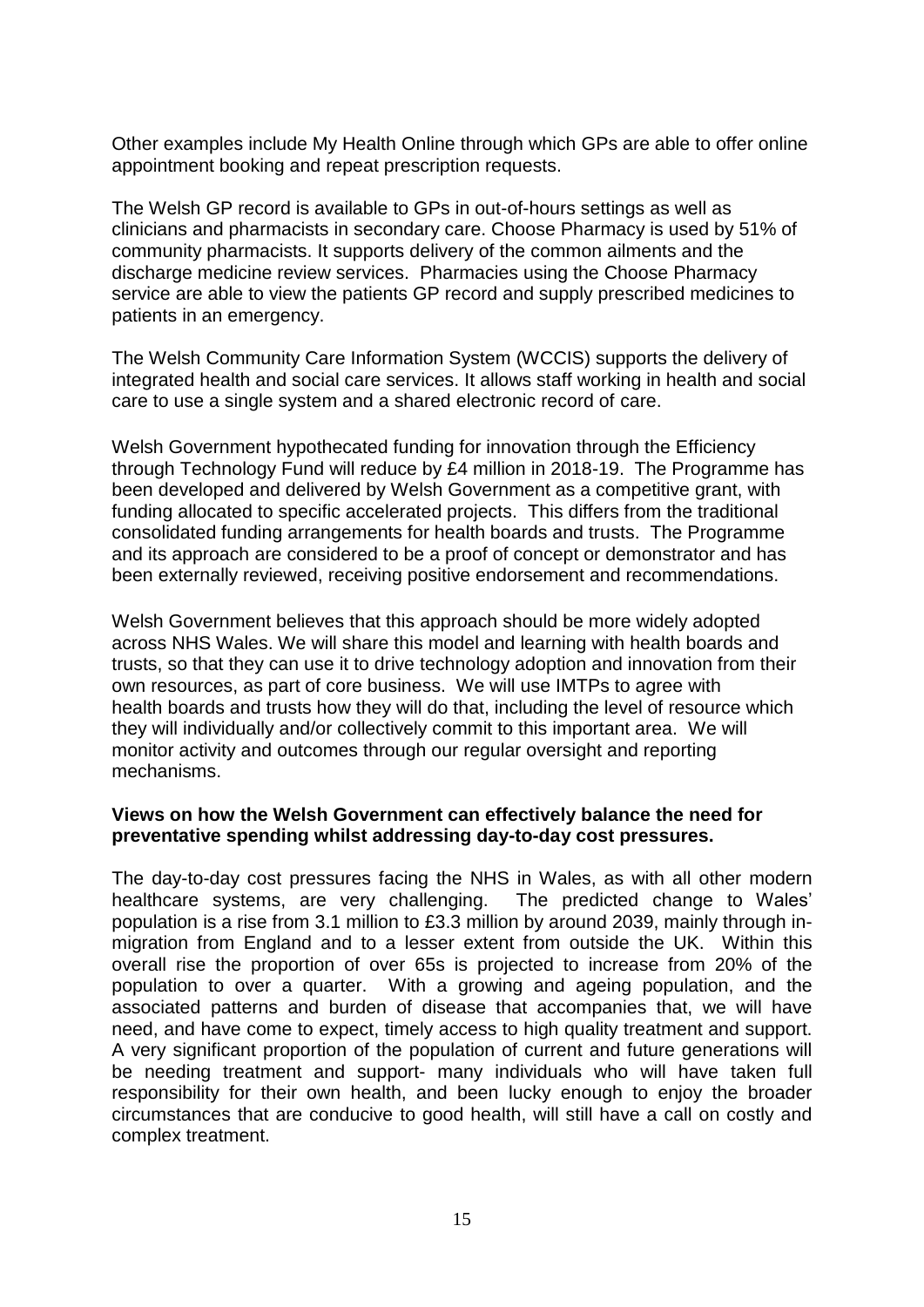It is not always right to assume that preventative approaches will reduce the costs of healthcare provision. A recent analysis by the Nuffield Trust<sup>1</sup> considered various initiatives beneath the umbrella of shifting care out of hospitals. Of 27 common schemes, they found only seven to be cost saving and found six to have actually increased costs. There are two main factors: i) expanding care outside of hospitals (even assuming the expanded workforce can be attracted and then paid for) can mean uncovering previously unmet need or providing extra services that patients effectively use on top of what already exists, and ii) there is a tendency to assume that preventing an admission means that all the associated costs can be chalked up as savings, when in truth the reality is that taking costs out can be extremely complex.

Despite the challenges, Welsh Government takes a number of steps towards securing an optimum balance of spend:

- Being clear on our expectations of Health Boards to focus on prevention not only through legislation such as the Wellbeing of Future Generations (Wales) Act and the Social Services and Wellbeing (Wales) Act, but also in setting out prevention priorities through the planning framework and through performance and accountability discussions;
- There is a section of this document that categorises prevention spend within the budget. Improving transparency of spend is one way of supporting a greater shift towards prevention;
- Supporting Health Board and partners to invest in prevention through the provision of evidence and advice on interventions with return on investment. For example, Public Health Wales published a *Making a Difference: Investing in Sustainable Health and Well-being for the People of Wales<sup>2</sup>* document last year, which provides evidence on what works in prevention, and details where returns of investment can occur.
- Welsh Government also makes a number of direct investments, such as through the introduction of screening and immunisation programmes.

#### **Financial performance by LHBs and health inequalities**

#### **An update on the four health boards who failed to meet their financial duties and mechanisms in place for monitoring progress;**

The four health boards (Abertawe Bro Morgannwg, Betsi Cadwaladr, Cardiff and Vale and Hywel Dda University Health Boards) who failed to meet their financial duties are currently being managed through the Escalation and Intervention Arrangements, either under Special Measures or Targeted Intervention. This includes additional monthly Special Measures or Targeted Intervention meetings with senior Welsh Government officials to agree support, actions and delivery. For the three organisations subject to the Targeted Intervention arrangements, independent Financial Governance Reviews were commissioned, produced and presented. Each Board considered the recommendations and agreed actions at

1

<sup>&</sup>lt;sup>1</sup> <https://www.nuffieldtrust.org.uk/research/shifting-the-balance-of-care-great-expectations>

<sup>2</sup> <http://www.wales.nhs.uk/sitesplus/888/page/87106>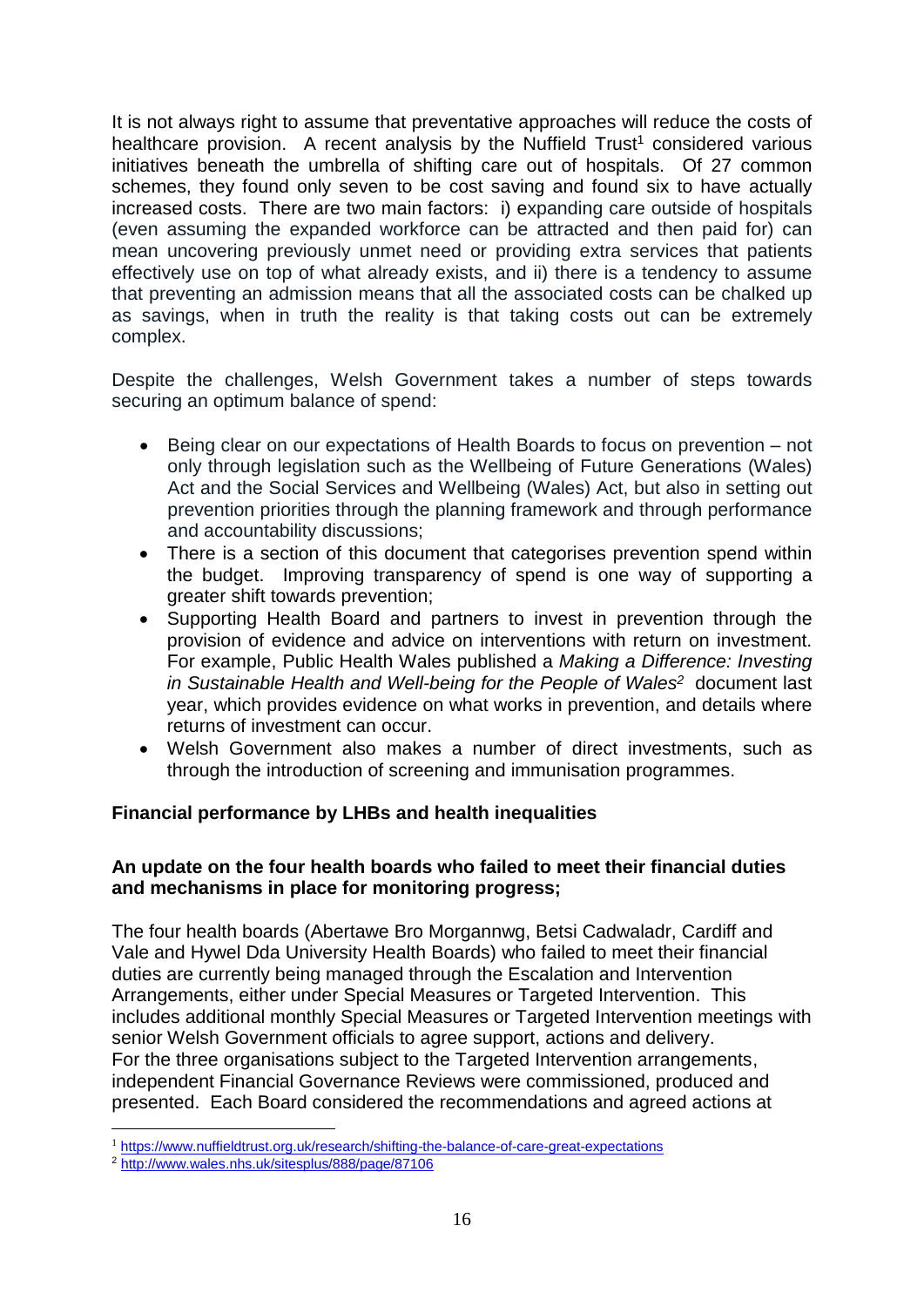their respective September Board meetings. These actions will be monitored through the monthly Targeted Intervention meetings.

In light of the continuing financial performance in Betsi Cadwaladr a further Financial Governance Review has been commissioned and due to be completed by mid November.

#### **Details of when the Welsh Government's review of the funding formula for health boards to ensure fairness across Wales will be completed**

The aim for Phase 2 of the resource allocation review is to develop an updated funding formula by summer of 2018 to inform the distribution of any additional discretionary hospital and community health services allocation in 2018-19. It is recognised that this will be a complex technical exercise that will need to reflect the most appropriate needs measures and any recognised unique factors. Additionally the new formula will be designed to be transparent and, regularly updated with available and reliable updated population and needs data.

#### **Response to Wales Audit Office report on the implementation of the NHS Finances Act.**

Welsh Government welcomed the findings of the report and provided the following response to the two recommendations contained within it.

#### *Recommendation 1*

#### *We recommend that the Welsh Government:*

*a) sets out more clearly in its guidance how, working in partnership with the Welsh Government, NHS bodies that have incurred a deficit should plan to recover their financial position in order to meet the duty in future years; and b) enhances its monitoring returns to include the position against the three-year rolling periods, not only the annual picture.*

#### *Welsh Government Response: Partially Accepted*

*Welsh Government do not accept that NHS bodies require additional guidance from Welsh Government on the action they need to take to recover a deficit in order to meet the duty in future years. The operation of the duty was detailed in the Explanatory Memorandum to the Act, and also has been set out in Welsh Health Circular (2016) 054 – Statutory Financial Duties of Local Health Boards and NHS Trusts. However, Welsh Government recognise the need to ensure that all new board members fully understand the organisation's duties, and this requirement will be addressed in the Independent Member's Induction Programme.*

*Welsh Government accepts the recommendation that our regular monitoring process needs to include a three-year perspective as well as the annual position for those organisations working to approved three-year plans. Welsh Government will consider the additions we need to make to the monitoring process to include this perspective. This will be completed by 31st October 2017.*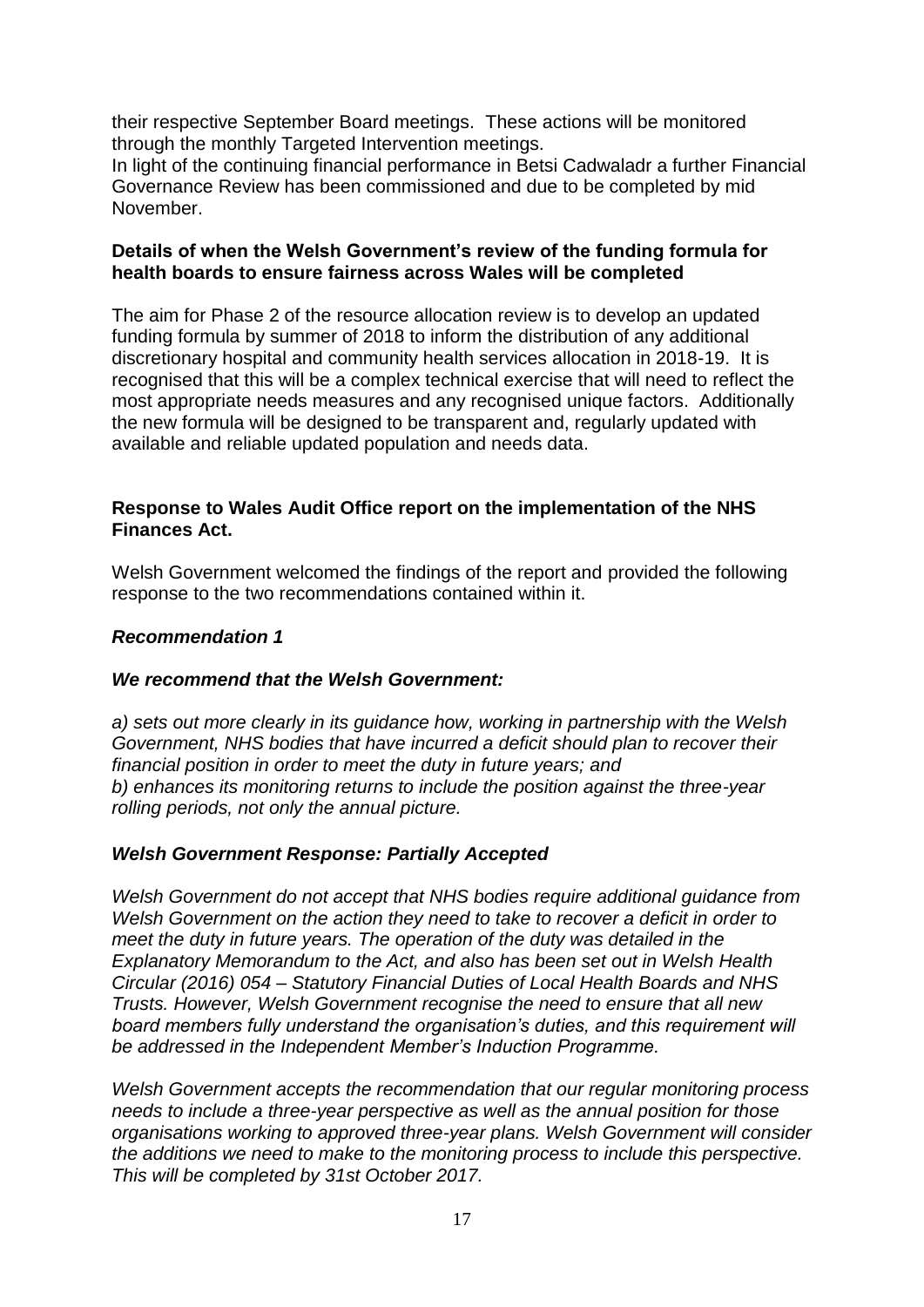#### *Recommendation 2*

*We recommend that the Welsh Government swiftly completes the review of its funding formula for health boards to ensure that variations in funding levels properly reflect differences in population health needs and other determinants of healthcare costs* 

#### *Welsh Government Response:*

#### *Accepted*

*Phase 1 of the resource allocation review was completed within the Finance Regime element of Together for Health. Welsh Government intend to take forward Phase 2 in due course.* 

#### **Workforce pressures**

#### **Details of particular pressures and staff shortages and further financial plans to address this;**

NHS Wales is not alone in experiencing difficulties recruiting to some posts. There are not only UK wide challenges, but world wide shortages for some professions.

In such a competitive market and to address these issues the Welsh Government has allocated funds to undertake a national and international marketing to recruit campaign, developed in partnership with the professions, university medical schools, royal colleges, NHS employers and the Wales Deanery, to market Wales and NHS Wales as an attractive place for doctors (including GPs), nurses, pharmacists and allied health professionals (AHPs) and their families, to train, work and live. The first phase launched in October 2016 was primarily focussed on doctors (including GPs) and has been re-launched this month; the second phase launched in May 2017 centred on nurses and the third and fourth phases for pharmacists and AHPs will be launched in March 2018.

These campaigns are intended to support local recruitment undertaken by health boards and trusts.

Social Care Wales, the Welsh Government sponsored body which came into operation from 1 April 2017, has responsibility for driving service improvement and incentivising high quality care, as well as raising the profile of the workforce and supporting its professionalization. It is taking forward a range of actions to deliver these responsibilities including developing career pathways, reviewing social work degrees and developing a national dataset to identify future trends for demand for social care. This will help to raise the profile of the sector and address current difficulties around recruitment and retention, contributing to the longer term sustainability of the social care sector.

#### **Details of plans for new skills and career paths for health and social care staff and any allocations in this regard (recommended in the Interim Parliamentary**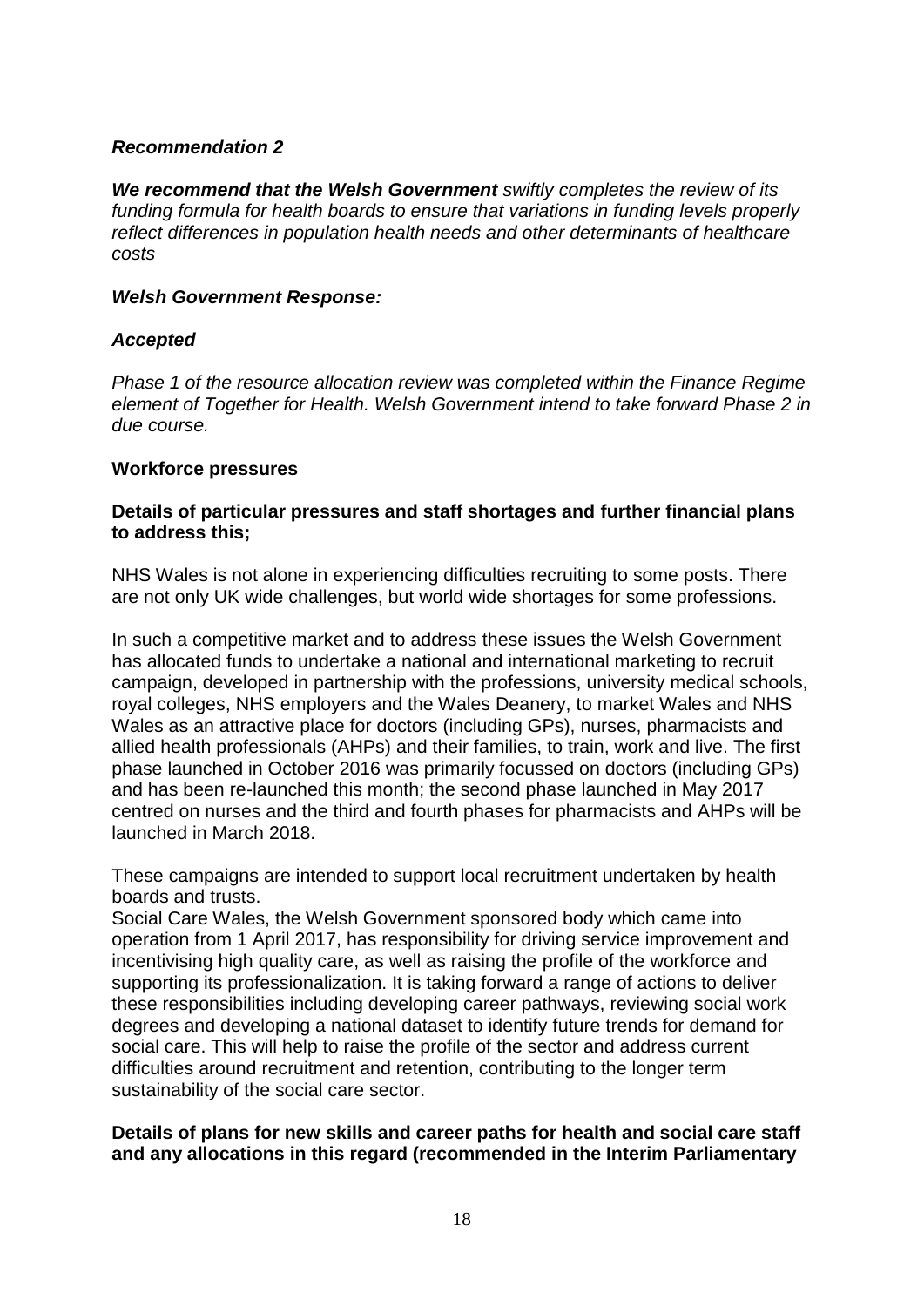#### **Review report which says these need to be planned on a large scale without delay);**

In NHS Wales robust workforce planning remains the responsibility of health boards and trusts, as they are best placed to ensure their organisations are appropriately staffed to deliver services that are matched to the needs of their local population – both now and in the future.

In order to meet the challenges the health system faces both now and in the future it is important to ensure the workforce of the future is sufficiently agile to enable changes in service models to be supported through adaptive education and training programmes. It is equally important to enable as many individual as possible to aspire and achieve a career in the health system. This will include the nature of programmes and the access routes. New part time programmes for nurse education have been introduced in 2017, while these are limited at present the intention is to build upon this approach in future years. The health care support worker framework continues to evolve and provide more flexible career routes for individuals.

In addition advanced practice and extended skills programmes are in place, with specific allocations for individuals in general practice to gain additional skillsets.

#### **Any planning/ assessment undertaken on future funding needs post-Brexit, for example given possible changes to agency staff costs.**

We are not able to make any financial projections about the impact of Brexit on staffing costs until we have seen the outcome of negotiations and what those mean for NHS from the EU and those from elsewhere in the world. The Welsh Government are clear that we want to enable all those dedicated staff working in the NHS in Wales to remain here to contribute to the life of Wales and the running of the operation of our NHS.

We are working with the NHS to continue to consider the impact of Brexit proposals as they develop and employers are working in the wider UK Cavendish coalition to both assess impact and influence the UK Government on these issues.

#### **Integration of health and social care**

#### **Funding allocations to drive integration e.g. development of health/social care professionals who are able to work across service boundaries.**

One of main principles of the Social Services and Well-being (Wales) Act 2014 focuses on partnership, and the Act makes it possible for health and social services to be delivered in a more joined-up way. This means services will work together more closely, and new types of services and jobs will be developed that work flexibly across organisations.

A learning and development framework for Occupational Therapists in Social Care has been developed to provide guidance for Occupational Therapists working in social care in Wales. It will facilitate Occupational Therapists' professional, clinical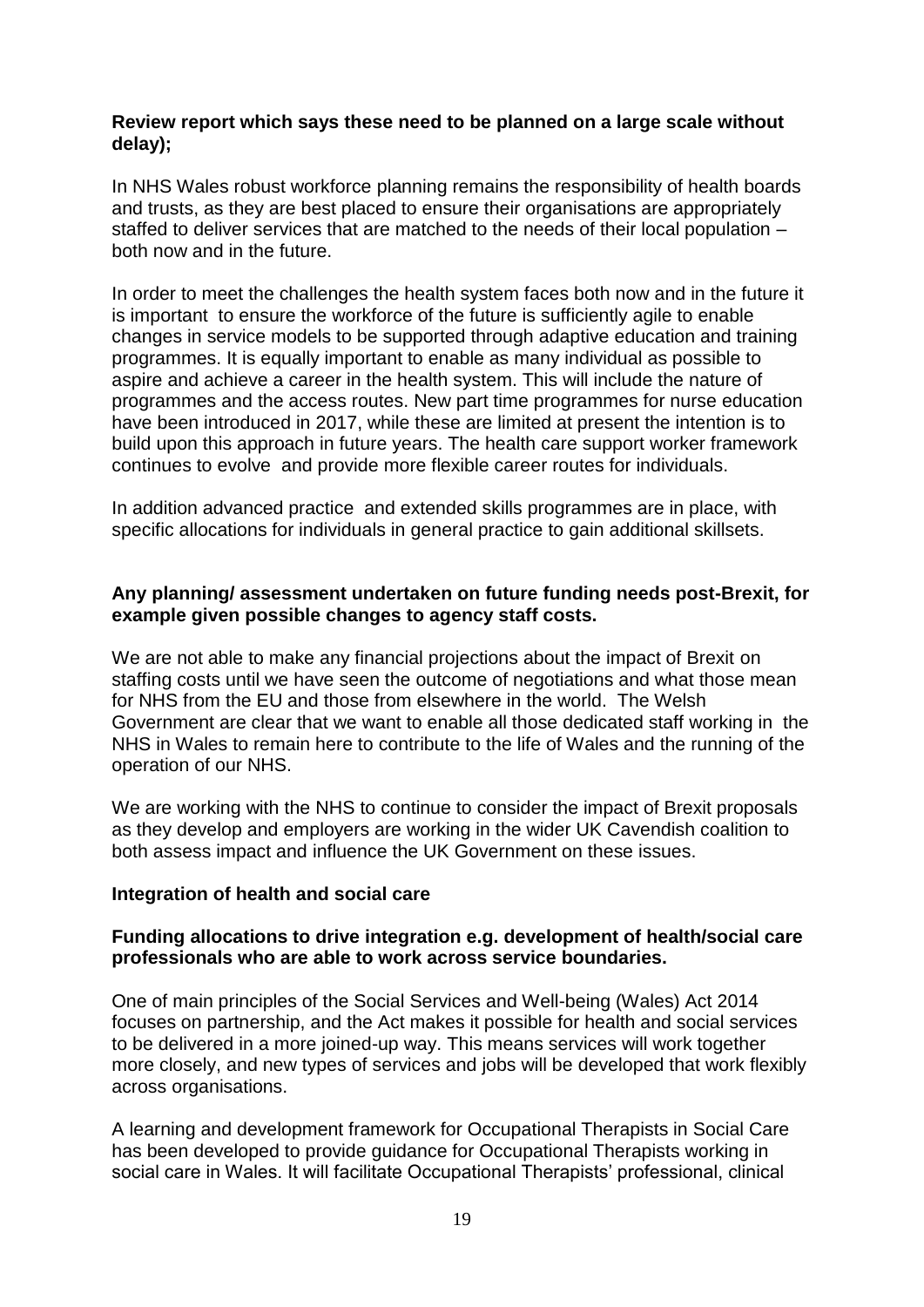and management development to ensure skills are maximised and services are effective. It will assist in meeting the career needs of Occupational Therapists and shaping future Occupational Therapy careers in Wales, in order to maximise the impact of the Occupational Therapy workforce in their delivery of social care services. The framework aligns with the new NHS Allied Health Professional framework, "Modernising Allied Health Professional Careers in Wales", the Continuing Professional Education and Learning (CPEL) framework for social workers and the forthcoming general career framework being developed by the Royal College of Occupational Therapists to facilitate movement towards more integrated health and social services.

Similarly, a Health and Social Care Induction Framework for Wales has been developed for social care workers and healthcare support workers employed in community-based settings for adults and children and young people. It provides a structure for induction and outlines the knowledge and skills new workers need to evidence in the first six months of employment. The induction framework supports Welsh Government's commitment to deliver health and social care services in a seamless, effective and efficient way to promote well-being and achieve the best possible outcomes for people in Wales.

#### **Sport Wales**

#### **Funding allocated to Sport Wales, the monitoring of spend and whether allocations are being used effectively to delivering outcomes for people in Wales.**

Sport Wales has the dual remit of supporting elite and performance sport, for which it uses Lottery funding, and delivering community sport and physical recreation to the population, for which it uses a mix of Lottery and Welsh Government funding.

Physical activity is shown to play a significant role in health and prevention of illness, and can contribute to mental well-being and reducing isolation. Sport has a meaningful role to play in contributing to physical activity levels. It is for this reason that Sport and Public Health were brought together in this Government.

.

According to the National Survey for Wales, people participating in sporting activities are more likely to meet the physical activity guidelines. And people who take part in sport and physical recreation are also less likely to smoke, more likely to eat five fruit and vegetables a day and less likely to be obese

Sport Wales is tasked with increasing the number of people meeting the CMO guidelines for activity and has a number of established programmes in place, delivered by a range of established partners. In addition their Calls4Action programme has worked with new partners to target specific under-represented cohorts, whether by gender, ethnicity or area of deprivation.

The Minister for Social Services and Public Health in 2017 commissioned an independent review of Sport Wales and subsequently made a policy statement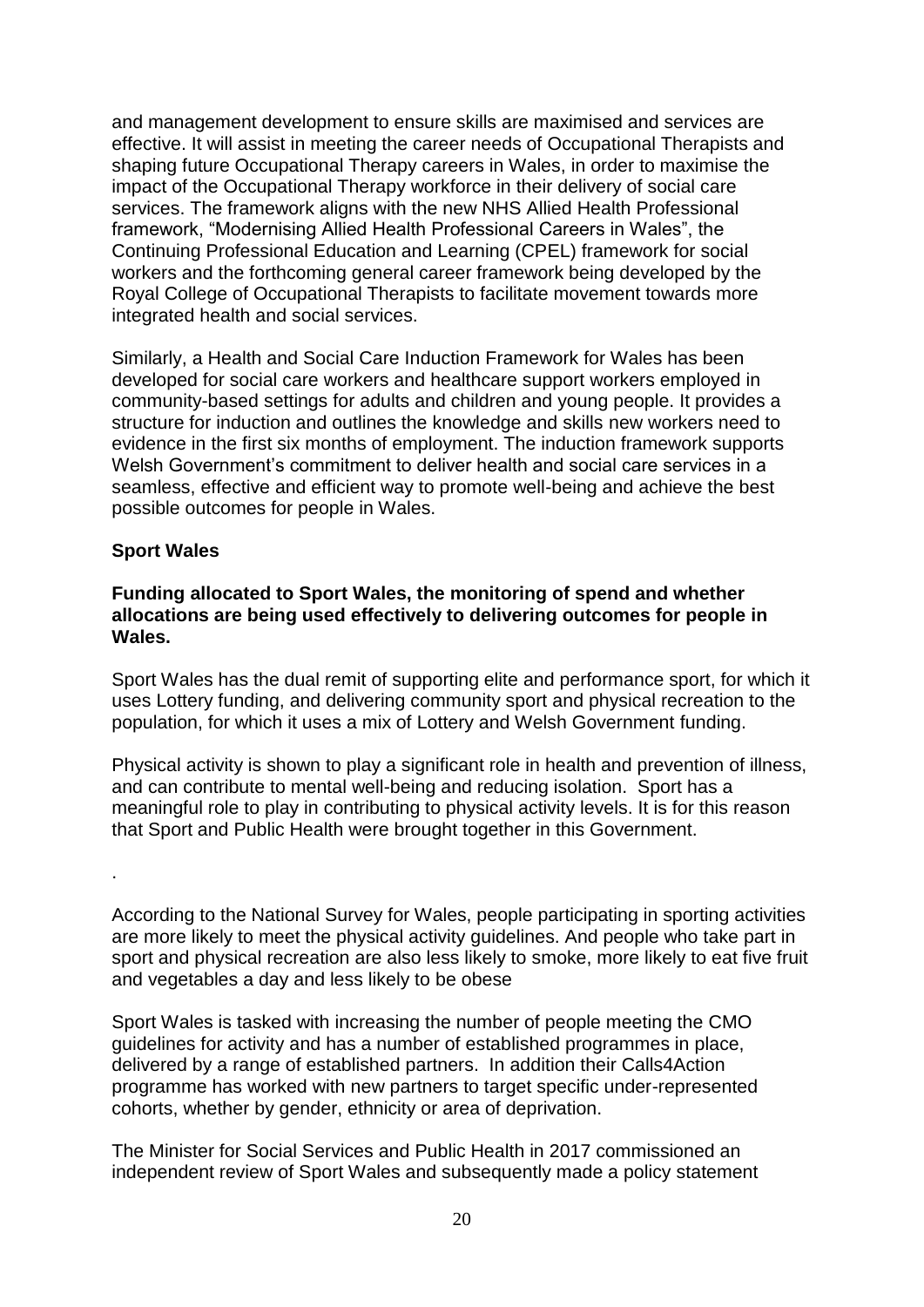making clear her priorities for the organisation in delivering physical activity outcomes. Sport Wales' is currently undertaking evaluations of its long-established programmes to challenge delivery outcomes and to respond to these priorities. The current remit letter tasks Sport Wales with developing a new outcomes framework and measures which will demonstrate its contribution Prosperity for All.

In addition the Minister is requiring Sport Wales and Public Health Wales to work together to deliver the commitment to significantly increase physical activity levels contained with the Healthy and Activity action plan which is being developed.

**Vaughan Gething AM, Cabinet Secretary for Health, Wellbeing and Sport**

**Rebecca Evans AM, Minister for Social Services and Public Health**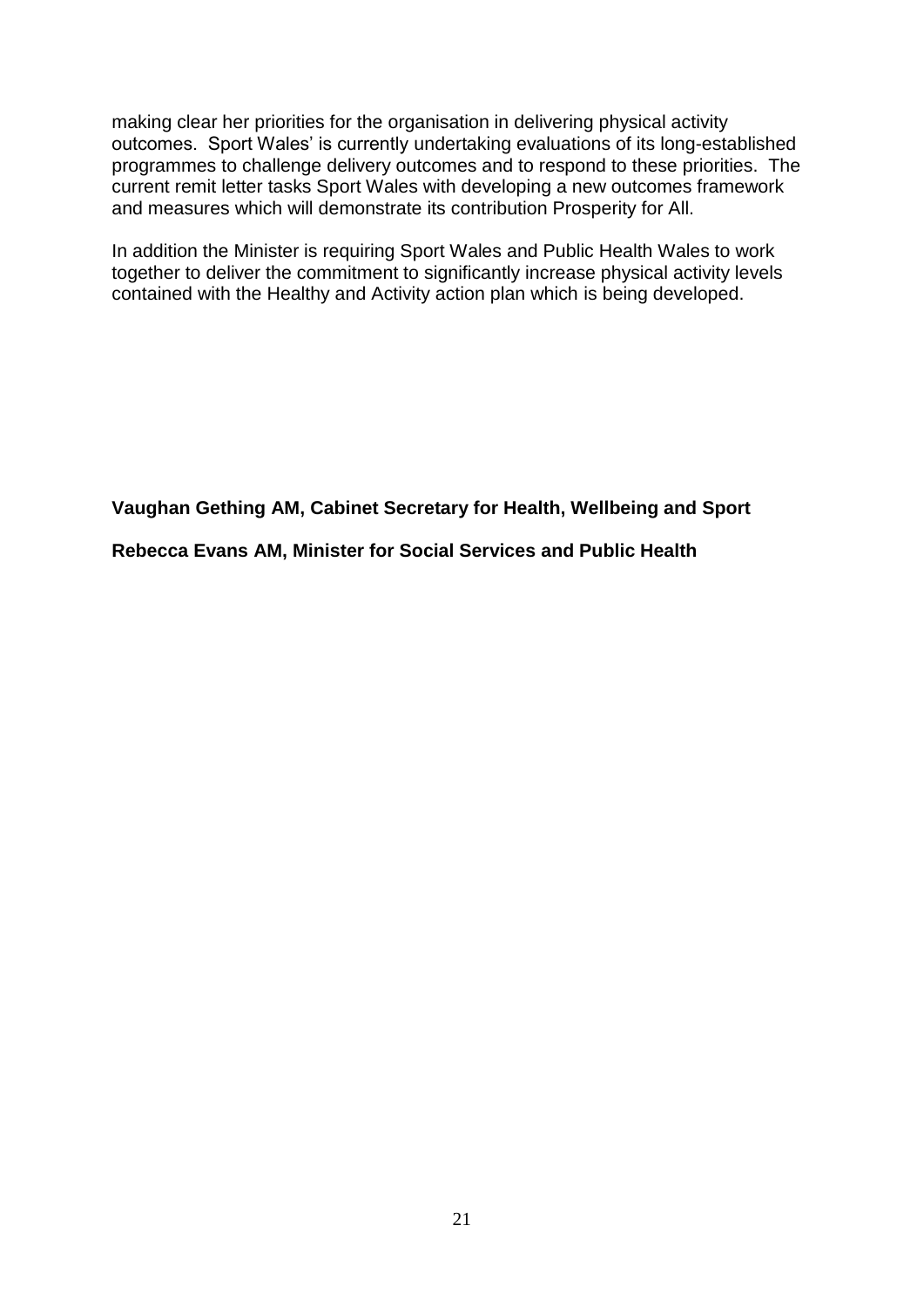**Commentary on each of the Actions within the Health, Well-being and Sport MEG, including an analysis and explanation of changes between the Draft Budget 2018-19 and the First Supplementary Budget (June 2017).**

#### **Realignment with the Health, Well-being and Sport MEG**

Within the Health, Well-being and Sport MEG, we have reviewed the BEL budget structure, and have made a number of changes, necessitating a number budget transfers between BELs, that are detailed below.

In particular, you will wish to note that we have made the following changes:

- In response to repeated call from previous committees on the transparency of health funding, we have established a new BEL titled "Other Direct NHS Allocations" which will contain funding issued to NHS bodies outside of the core local health board revenue allocation, for example funding for NWIS and funding for demand led primary care services such as sight tests.
- As a consequence, this will ensure there is a closer alignment between the "Core Allocations" BEL and the health board revenue allocations that we will issue later in the Autumn.
- We have closed a number of BELs that contained specific budgets which are all eventually allocated to NHS organisations, for example the Information Central Budgets BEL, that included the NWIS funding and the Primary Care BEL, that included the centrally managed demand led primary care budgets

#### **BEL 0020 Core NHS Allocations**

| 2017-18 First | 2017-18         | Chang  | 2018-19          | Change  | 2019-20             |
|---------------|-----------------|--------|------------------|---------|---------------------|
| supplementary | <b>Revised</b>  | e      | <b>New Plans</b> | £'000   | <b>New Plans</b>    |
| budget        | <b>Baseline</b> | £'000  | <b>Draft</b>     |         | <b>Draft Budget</b> |
| £'000         | £'000           |        | <b>Budget</b>    |         | £'000               |
|               |                 |        | £'000            |         |                     |
| 6,353,668     | 6,344,78        | 174,53 | 6,519,318        | 220,000 | 6,739,318           |
|               | 8               | 0      |                  |         |                     |

#### **Explanation of Changes to Delivery of Core NHS Allocations BEL**

#### **2018-19**

#### *Change between First Supplementary and revised Baseline for 2017-18*

 Removal of in year non recurrent funding (Immigration Surcharge and Contaminated Blood)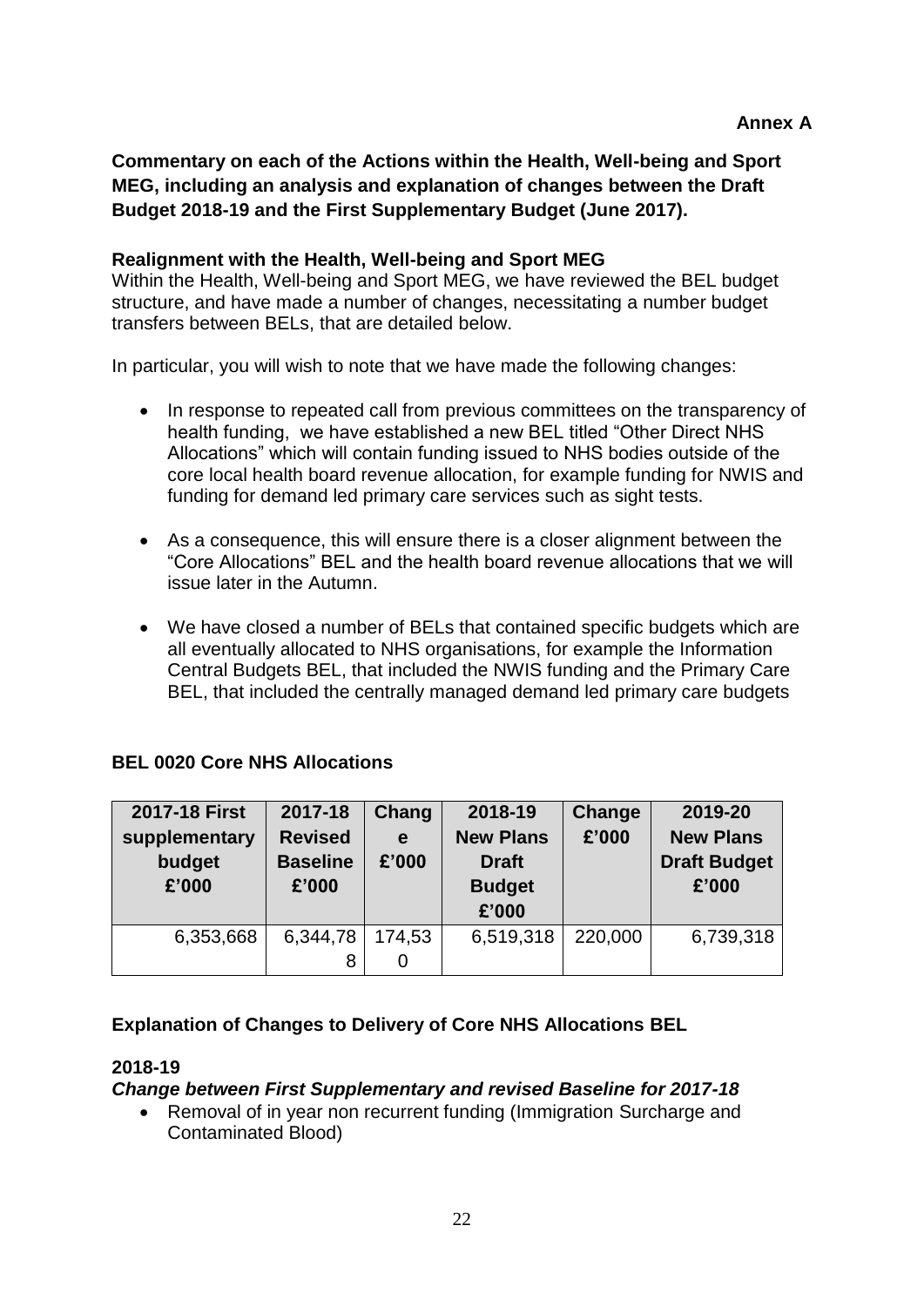#### *Change between 2017-18 Revised Baseline and 2018-19 New plans (Draft Budget)*

- £230,000 MEG allocation in respect of NHS services
- (£1,531) to the Other NHS Budgets Expenditure (BEL 0682) in respect of the realignment exercise of HW&S BEL tables (miscellaneous budgets)
- (£53,939) to the Other Direct NHS Allocations (BEL 0030) in respect of the realignment exercise of the HW&S BEL tables (other NHS direct budget allocations issued)

#### **2019-20**

#### *Change between 2018-19 Draft Budget and 2019-20 new plans (Draft budget)*

£220,000 MEG allocation in respect of NHS services

#### **BEL 0030 Other Direct NHS Allocations**

| 2017-18 First | 2017-18         | Change  | 2018-19       | Chan  | 2019-20       |
|---------------|-----------------|---------|---------------|-------|---------------|
| supplementary | <b>Revised</b>  | £'000   | <b>New</b>    | ge    | <b>New</b>    |
| budget        | <b>Baseline</b> |         | <b>Plans</b>  | £'000 | <b>Plans</b>  |
| £'000         | £'000           |         | <b>Draft</b>  |       | <b>Draft</b>  |
|               |                 |         | <b>Budget</b> |       | <b>Budget</b> |
|               |                 |         | £'000         |       | £'000         |
|               | 0               | 251,935 | 251,935       | 0     | 251,935       |

### **Explanation of Changes to Other Direct NHS Allocations BEL 2018-19**

#### *Change between First Supplementary and revised Baseline for 2017-18*

No changes, new BEL created in Draft budget

### *Change between 2017-18 Revised Baseline and 2018-19 New plans (Draft Budget)*

- £53,939 from the Core NHS Services (BEL 0020) in respect of the realignment exercise of the HW&S BEL Tables (other NHS Direct budget allocations issued)
- £42,319 from the NHS Primary Care (Closed BEL 0180) in respect of the realignment exercise
- £129,192 from the Other NHS Budgets Expenditure (BEL 0682) in respect other realignment exercise of the HW&S BEL Tables (various other NHS Direct allocations issued)
- £28,369 from the Information Central Budgets (Closed BEL 0257) in respect of the realignment exercise of the HW&S Tables (Other Direct NHS allocation (NWIS))
- £1,116 from the Hospice Support (Closed BEL 0286) in respect of the realignment exercise of the HW&S BEL Tables (Other direct NHS allocations (Hospice funding))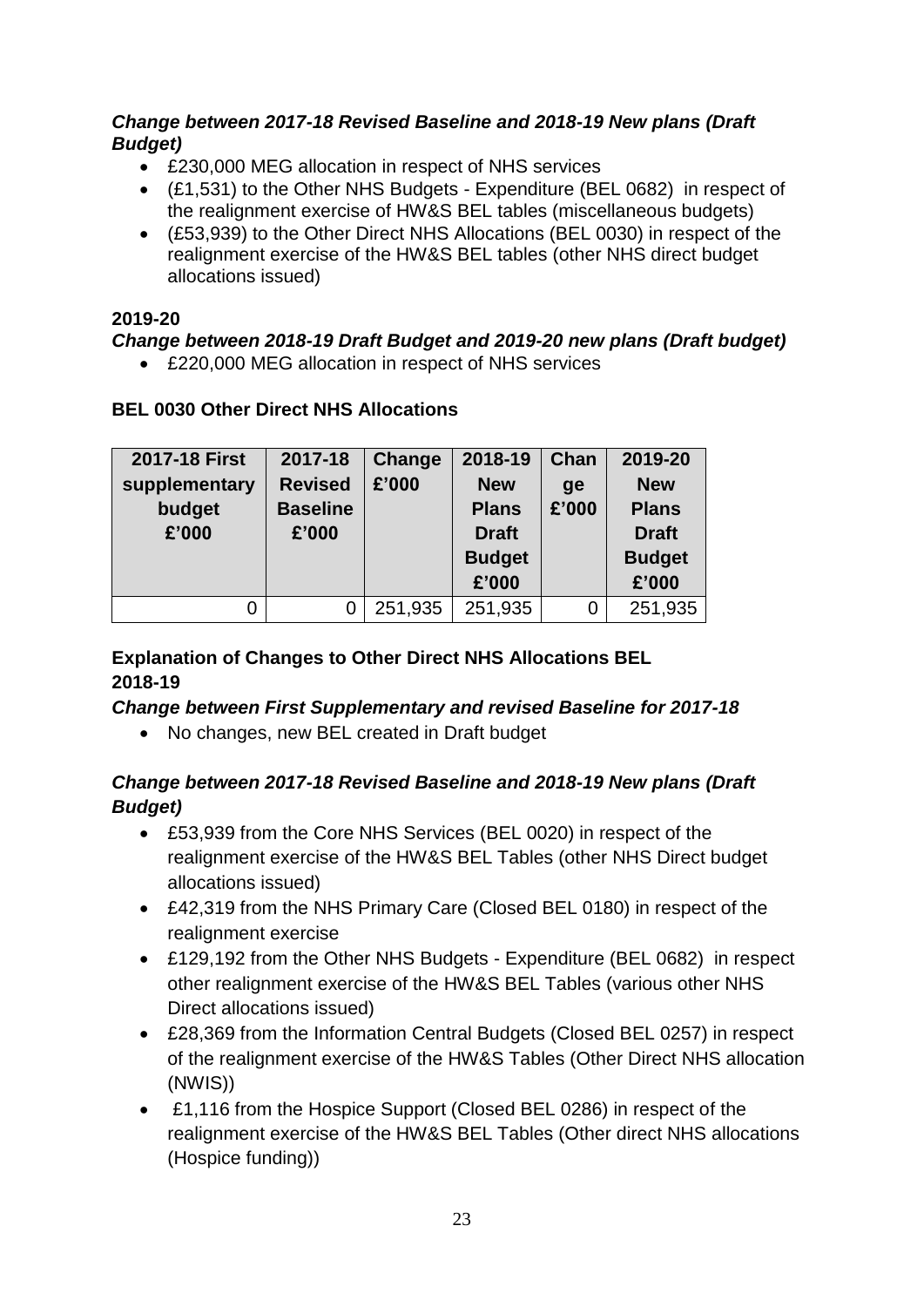- £1,000 from Central Reserves: Budget agreement in respect of End-of-life funding
- (£4,000) contribution to agreed savings reduction to HW&S MEG for Efficiency through Technology

### **2019-20**

### *Change between 2018-19 Draft Budget and 2019-20 New plans (Draft budget)*

• No changes

### **BEL 0250 Public Health Wales**

| 2017-18 First | 2017-18         | Change | 2018-19       | <b>Change</b> | 2019-20          |
|---------------|-----------------|--------|---------------|---------------|------------------|
| supplementary | <b>Revised</b>  | £'000  | <b>New</b>    | £'000         | <b>New Plans</b> |
| budget        | <b>Baseline</b> |        | <b>Plans</b>  |               | <b>Draft</b>     |
| £'000         | £'000           |        | <b>Draft</b>  |               | <b>Budget</b>    |
|               |                 |        | <b>Budget</b> |               | £'000            |
|               |                 |        | £'000         |               |                  |
| 88,880        | 88,880          | $-464$ | 88,416        | 0             | 88,416           |

# **Explanation of Changes to Public Health BEL**

### **2018-19**

### *Change between First Supplementary and revised Baseline for 2017-18*

• No changes

### *Change between 2017-18 Revised Baseline and 2018-19 New plans (Draft Budget)*

 (£464) to the Targeted Hlth Protection & Immunisation (BEL 232) in respect of the realignment exercise of the HW&S BEL Tables (Health Protection Agency)

# **2019-20**

# *Change between 2018-19 Draft Budget and 2019-20 New plans (Draft budget)*

• No changes

# **BEL 0180 NHS Primary Care – CLOSED BEL**

| 2017-18 First                    | 2017-18                                    | Change    | 2018-19                                                              | Chan        | 2019-20                                          |
|----------------------------------|--------------------------------------------|-----------|----------------------------------------------------------------------|-------------|--------------------------------------------------|
| supplementary<br>budget<br>£'000 | <b>Revised</b><br><b>Baseline</b><br>£'000 | £'000     | <b>New</b><br><b>Plans</b><br><b>Draft</b><br><b>Budget</b><br>£'000 | ge<br>£'000 | <b>New Plans</b><br><b>Draft Budget</b><br>£'000 |
| 46,906                           | 46,906                                     | $-46,906$ |                                                                      | 0           |                                                  |

### **Explanation of Changes to NHS Primary Care BEL 2018-19**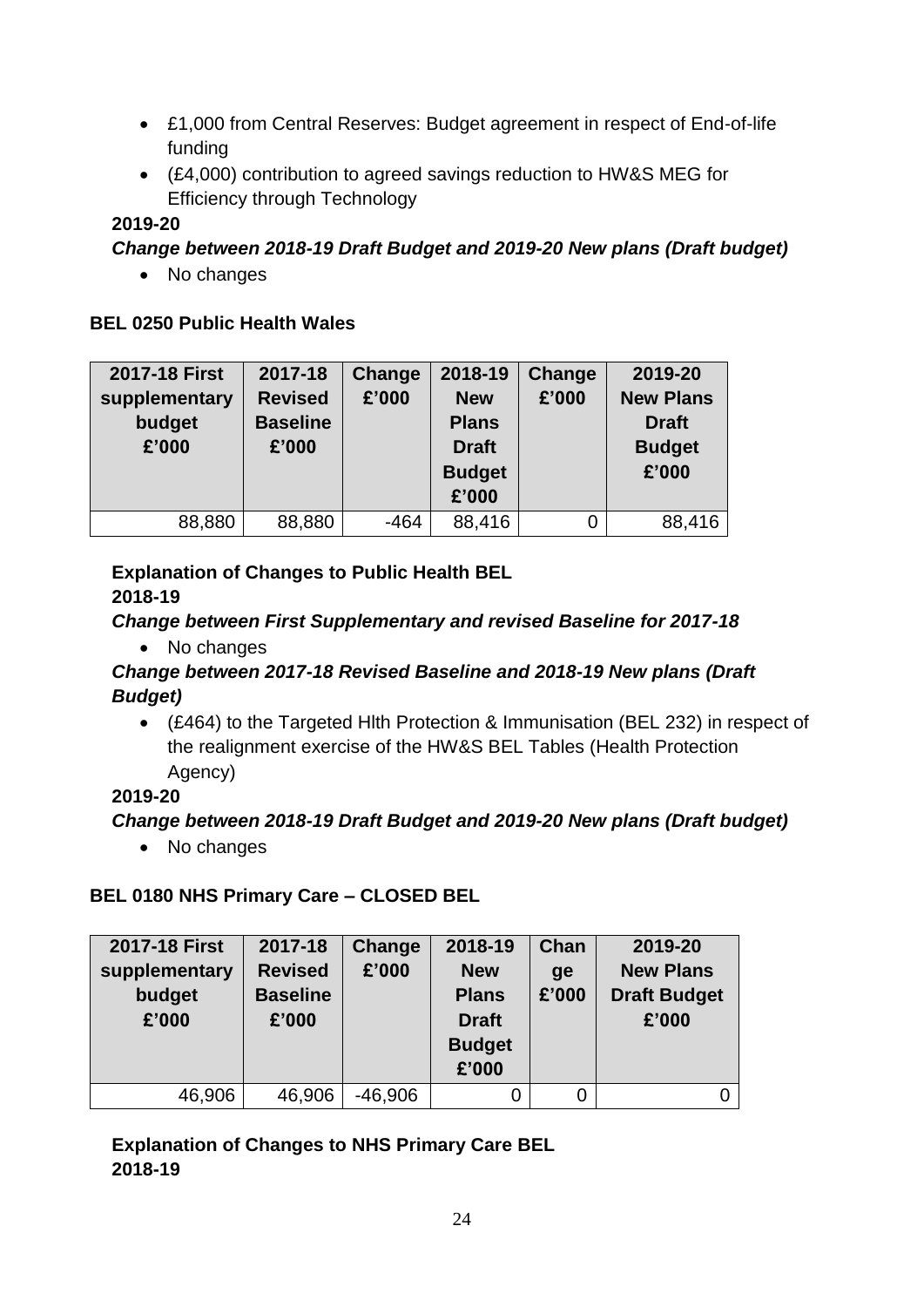# *Change between First Supplementary and revised Baseline for 2017-18*

• No changes

### *Change between 2017-18 Revised Baseline and 2018-19 New plans (Draft Budget)*

- (£42,319) to the Other Direct NHS Allocations (BEL 0030) in respect of the realignment exercise of HW&S BEL tables (other NHS direct budget allocations issued)
- (£4,587) to the Other NHS Budgets Expenditure (BEL 0682) in respect of the realignment exercise of the HW&S BEL tables (other miscellaneous budgets)

### **2019-20**

### *Change between 2018-19 Draft Budget and 2019-20 New plans (Draft budget)*

• No changes

### **BEL 0257 Information Central budgets – CLOSED BEL**

| 2017-18 First<br>supplementary<br>budget<br>£'000 | 2017-18<br><b>Revised</b><br><b>Baseline</b><br>£'000 | Change<br>£'000 | 2018-19<br><b>New Plans</b><br><b>Draft</b><br><b>Budget</b><br>£'000 | <b>Change</b><br>£'000 | 2019-20<br><b>New Plans</b><br><b>Draft</b><br><b>Budget</b><br>£'000 |
|---------------------------------------------------|-------------------------------------------------------|-----------------|-----------------------------------------------------------------------|------------------------|-----------------------------------------------------------------------|
| 28,369                                            | 28,369                                                | 28,369          |                                                                       | 0                      |                                                                       |

#### **Explanation of Changes to Information Central budgets BEL 2018-19**

### *Change between First Supplementary and revised Baseline for 2017-18*

• No changes

### *Change between 2017-18 Revised Baseline and 2018-19 New plans (Draft Budget)*

 (£28,369) to the Other Direct NHS Allocations (BEL 0030) in respect of the realignment exercise of the HW&S Tables (Other Direct NHS allocation (NWIS))

# **2019-20**

# *Change between 2018-19 Draft Budget and 2019-20 New plans (Draft budget)*

• No changes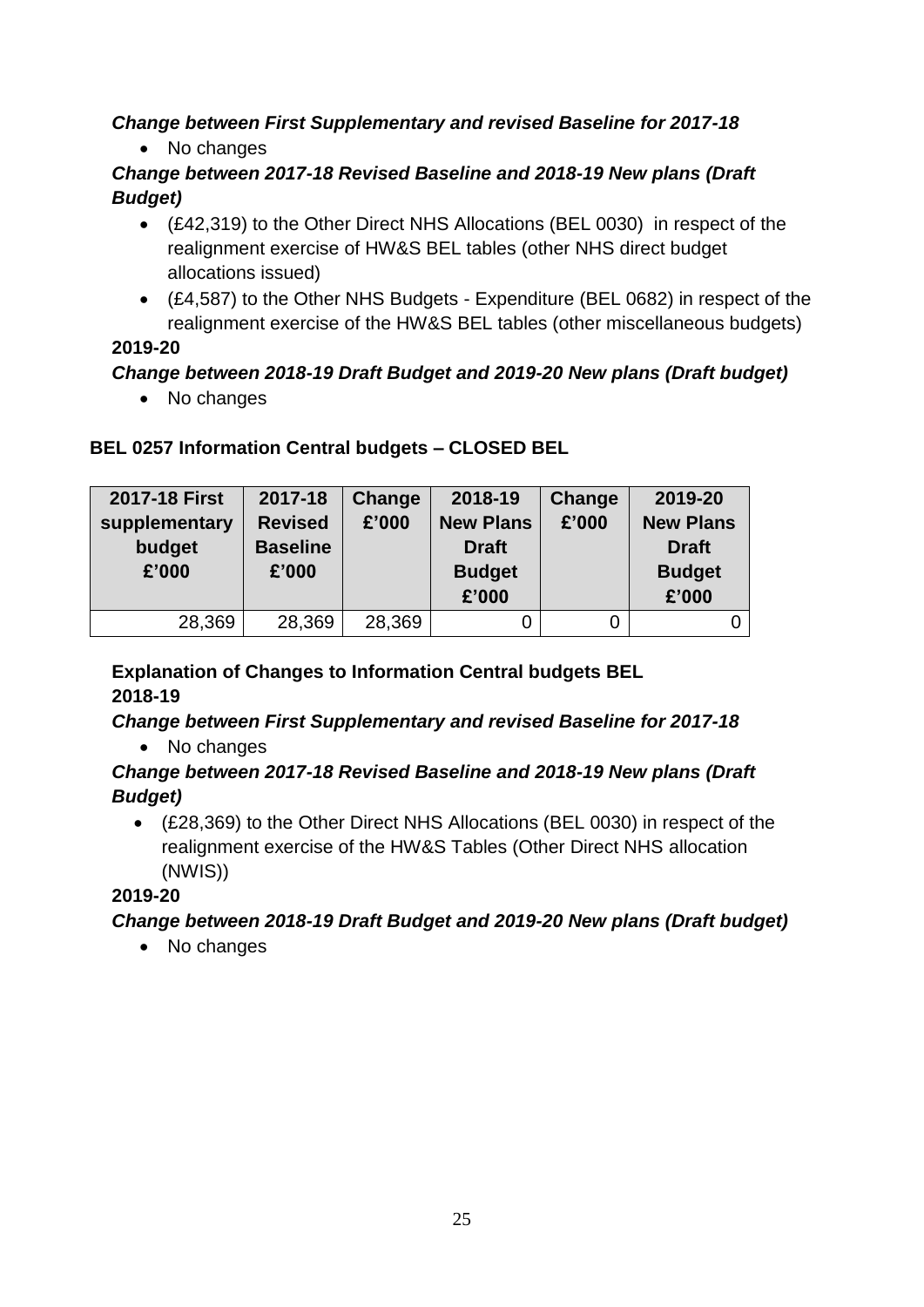#### **BEL 0265 Patient Safety Quality & Involvement – CLOSED BEL**

| 2017-18 First<br>supplementary<br>budget<br>£'000 | 2017-18<br><b>Revised</b><br><b>Baseline</b><br>£'000 | Change<br>£,000 | 2018-19<br><b>New</b><br><b>Plans</b><br><b>Draft</b><br><b>Budget</b><br>£'000 | <b>Change</b><br>£'000 | 2019-20<br><b>New</b><br><b>Plans</b><br><b>Draft</b><br><b>Budget</b><br>£'000 |
|---------------------------------------------------|-------------------------------------------------------|-----------------|---------------------------------------------------------------------------------|------------------------|---------------------------------------------------------------------------------|
| 2,588                                             | 2,588                                                 | $-2,588$        |                                                                                 |                        |                                                                                 |

### **Explanation of Changes to Patient Safety Quality & Involvement BEL 2018-19**

*Change between First Supplementary and revised Baseline for 2017-18*

• No changes

### *Change between 2017-18 Revised Baseline and 2018-19 New plans (Draft Budget)*

 (£2,588) million to Health Improvement & Healthy Working (BEL 231) in respect of the realignment exercise of the HW&S Tables (miscellaneous health budgets

#### **2019-20**

### *Change between 2018-19 Draft Budget and 2019-20 New plans (Draft budget)*

• No changes

# **BEL 0275 Chronic Diseases – CLOSED BEL**

| 2017-18 First<br>supplementary<br>budget<br>£'000 | 2017-18<br><b>Revised</b><br><b>Baseline</b><br>£'000 | Change<br>£'000 | 2018-19<br><b>New</b><br><b>Plans</b><br><b>Draft</b><br><b>Budget</b><br>£'000 | Change<br>£'000 | 2019-20<br><b>New Plans</b><br><b>Draft</b><br><b>Budget</b><br>£'000 |
|---------------------------------------------------|-------------------------------------------------------|-----------------|---------------------------------------------------------------------------------|-----------------|-----------------------------------------------------------------------|
| 72                                                | 72                                                    | $-72$           |                                                                                 |                 |                                                                       |

**Explanation of Changes to Chronic Diseases BEL 2018-19**

# *Change between First Supplementary and revised Baseline for 2017-18*

• No changes

### *Change between 2017-18 Revised Baseline and 2018-19 New plans (Draft Budget)*

 (£72) to Other NHS Budgets - Expenditure (BEL 0682) in respect of the realignment exercise of the HW&S Tables (miscellaneous health budget)

**2019-20**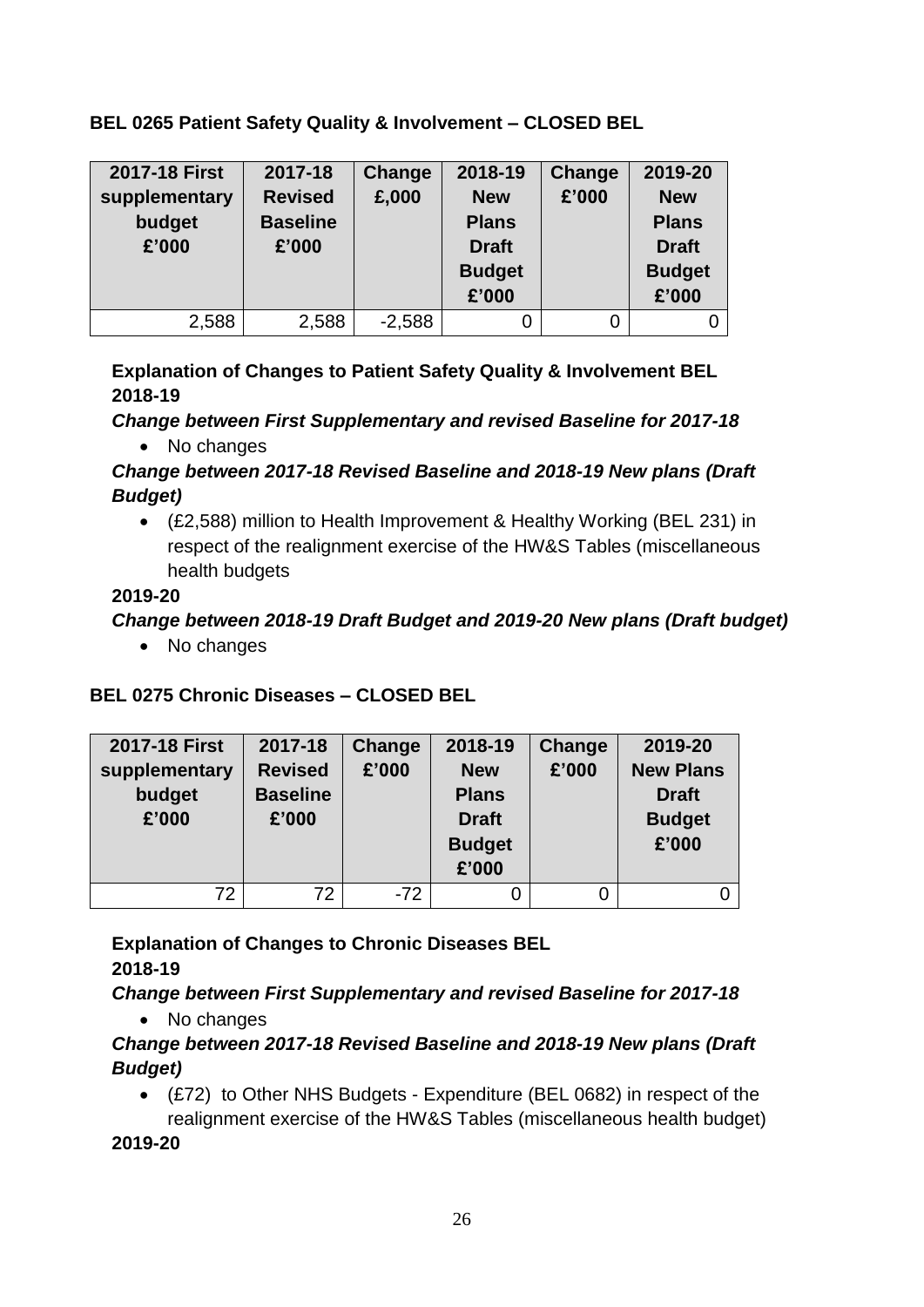*Change between 2018-19 Draft Budget and 2019-20 New plans (Draft budget)*

• No changes

# **BEL 0682 Other Health Budgets - Expenditure**

| 2017-18 First | 2017-18         | <b>Change</b> | 2018-19       | <b>Change</b> | 2019-20          |
|---------------|-----------------|---------------|---------------|---------------|------------------|
| supplementary | <b>Revised</b>  | £'000         | <b>New</b>    | £'000         | <b>New Plans</b> |
| budget        | <b>Baseline</b> |               | <b>Plans</b>  |               | <b>Draft</b>     |
| £'000         | £'000           |               | <b>Draft</b>  |               | <b>Budget</b>    |
|               |                 |               | <b>Budget</b> |               | £'000            |
|               |                 |               | £'000         |               |                  |
|               |                 |               |               |               | 14,108           |

# **Explanation of Changes to Other Health Budgets - Expenditure BEL**

### **2018-19**

### *Change between First Supplementary and revised Baseline for 2017-18*

• Removal of in year non recurrent funding (Invest to Save)

# *Change between 2017-18 Revised Baseline and 2018-19 New plans (Draft Budget)*

- £1,531 from the Core NHS Services (BEL 0020) in respect of the realignment exercise of the HW&S BEL Tables (various miscellaneous budgets)
- (£129,192) to the Other Direct NHS Allocations (BEL 0030) in respect of the realignment exercise (Other direct NHS budget allocations issued)
- £4,587 from NHS Primary Care (Closed BEL 0180) in respect of the realignment exercise of the HW&S BEL Tables (various miscellaneous budgets)
- (£63k) to the Health Improvement & Healthy Working (BEL 0231) in respect of the realignment exercise of the HW&S Tables (miscellaneous budget changes)
- (£4,190) to the Targeted Health Protection & Immunisation (BEL 0232) in respect of the realignment exercise of the HW&S BEL Tables (Organ & Tissue budget)
- £72k from the Chronic Diseases (Closed BEL 0275) in respect of the realignment of the HW&S BEL Tables
- £140k from the Hospice Support (Closed BEL 0286) in respect of the realignment of the HW&S BEL Tables (miscellaneous budget change)
- £53,000 to the Other NHS Budgets Income (BEL 0682) in respect of the realignment of the HW&S BEL Tables (PPRS Income budget)
- (£24k) to Mental Health (BEL 0270) in respect of the realignment of the HW&S Tables (miscellaneous mental health budget)£230,000 million MEG allocation in respect of NHS services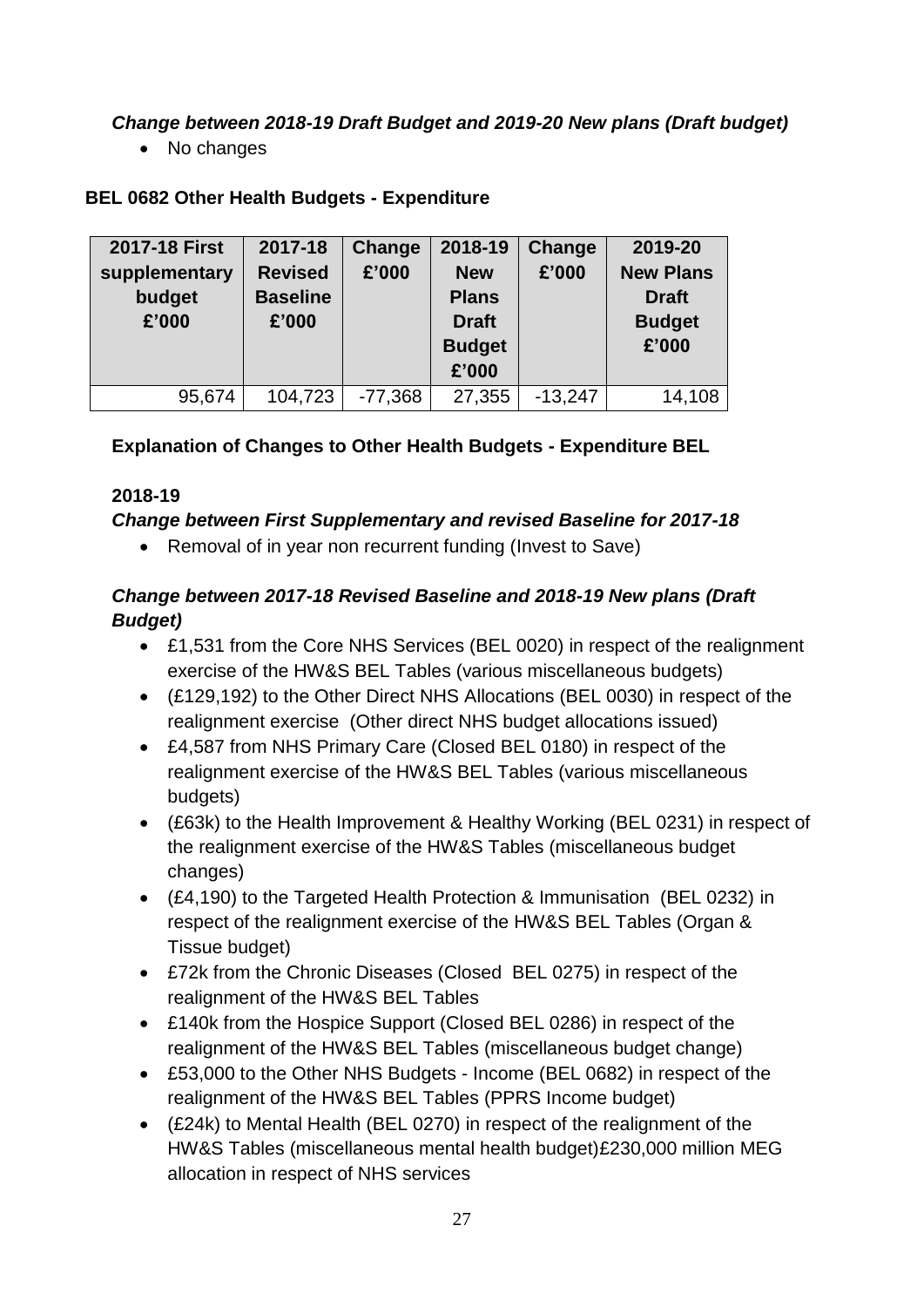- (£278k) in respect of agreed Invest to Save adjustment with CSA MEG
- (£522k) contribution to agreed savings reduction to HW&S MEG for Ser Cymru grant funding
- (£300k) contribution to agreed savings reduction to HW&S MEG for Choose Pharmacy pilot funding
- (£2,129) contribution to agreed savings reduction to HW&S MEG for HSS Central reserve

#### **2019-20**

### *Change between 2018-19 Draft Budget and 2019-20 New plans (Draft budget)*

- £1,131 MEG allocation in respect agreed Invest to Save adjustments with CSA MEG
- £20k MEG to MEG transfer for Secure Estates
- (£13,881) contribution to agreed savings reduction to HW&S MEG for HSS Central reserve
- (£517k) contribution to agreed savings reduction to HW&S MEG for Ser Cymru grant funding

#### **BEL 0682 Other Health Budgets - Income**

| 2017-18 First<br>supplementary<br>budget<br>£'000 | 2017-18<br><b>Revised</b><br><b>Baseline</b><br>£'000 | Change<br>£'000 | 2018-19<br><b>New</b><br><b>Plans</b><br><b>Draft</b><br><b>Budget</b> | Change<br>£'000 | 2019-20<br><b>New</b><br><b>Plans</b><br><b>Draft</b><br><b>Budget</b> |
|---------------------------------------------------|-------------------------------------------------------|-----------------|------------------------------------------------------------------------|-----------------|------------------------------------------------------------------------|
|                                                   |                                                       |                 | £'000                                                                  |                 | £'000                                                                  |
| 0                                                 | 0                                                     | $-53,000$       | $-53,000$                                                              |                 | $-53,000$                                                              |

### **Explanation of Changes to Other Health Budgets - Income BEL**

#### **2018-19**

#### *Change between First Supplementary and revised Baseline for 2017-18*

• No changes, new BEL created in Draft budget

#### *Change between 2017-18 Revised Baseline and 2018-19 New plans (Draft Budget)*

 (£53,000) from Other NHS Budgets - Expenditure (BEL 0682) in respect of the realignment exercise of the HW&S BEL Tables (PPRS Income budget

#### **2019-20**

#### *Change between 2018-19 Draft Budget and 2019-20 New plans (Draft budget)*

• No changes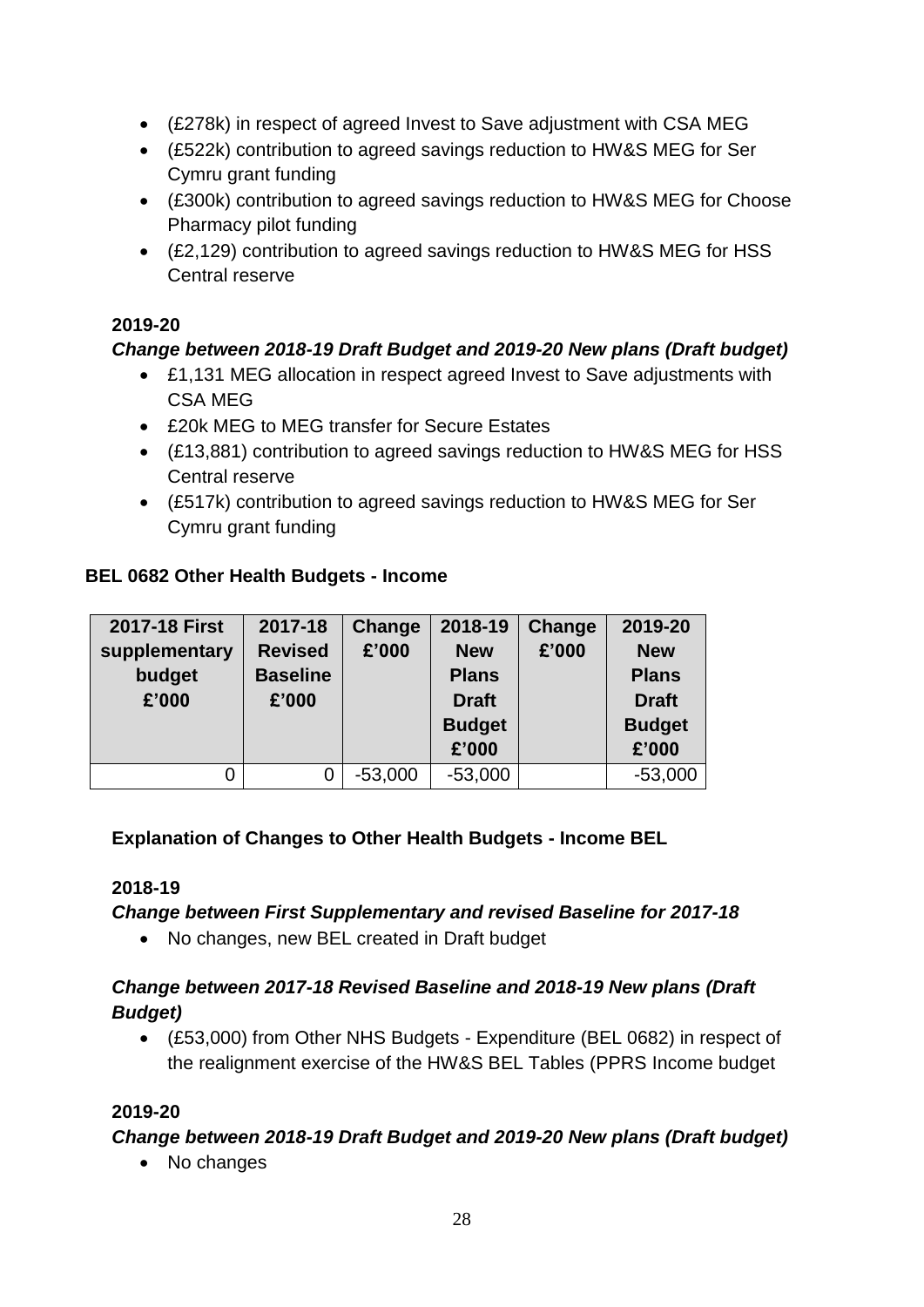#### **BEL 0140 Education and Training**

| 2017-18 First<br>supplementary<br>budget<br>£'000 | 2017-18<br><b>Revised</b><br><b>Baseline</b><br>£'000 | Change<br>£'000 | 2018-19<br><b>New</b><br><b>Plans</b><br><b>Draft</b><br><b>Budget</b><br>£'000 | Change<br>£'000 | 2019-20<br><b>New</b><br><b>Plans</b><br><b>Draft</b><br><b>Budget</b><br>£'000 |
|---------------------------------------------------|-------------------------------------------------------|-----------------|---------------------------------------------------------------------------------|-----------------|---------------------------------------------------------------------------------|
| 194,051                                           | 187,851                                               | 8,985           | 196,836                                                                         |                 | 196,836                                                                         |

### **Explanation of Changes to Education and Training BEL**

### **2018-19**

#### *Change between First Supplementary and revised Baseline for 2017-18*

• Removal of in year non recurrent funding

### *Change between 2017-18 Revised Baseline and 2018-19 New plans (Draft Budget)*

- (£15k) million to Health Improvement & Healthy Working (BEL 0231) in respect of the realignment exercise of the HW&S BEL Tables (miscellaneous budget change
- £9,000 from Central Reserves: Budget Agreeement in respect of Development Fund North Wales (£7,000) and Welsh Buurtzorg pilot (£2,000)

### **2019-20**

### *Change between 2018-19 Draft Budget and 2019-20 New plans (Draft budget)*

• No changes

### **BEL 0185 Workforce Development Central Budgets**

| 2017-18 First                    | 2017-18                                    | Change | 2018-19                                                              | Change | 2019-20                                                    |
|----------------------------------|--------------------------------------------|--------|----------------------------------------------------------------------|--------|------------------------------------------------------------|
| supplementary<br>budget<br>£'000 | <b>Revised</b><br><b>Baseline</b><br>£'000 | £'000  | <b>New</b><br><b>Plans</b><br><b>Draft</b><br><b>Budget</b><br>£'000 | £'000  | <b>New Plans</b><br><b>Draft</b><br><b>Budget</b><br>£'000 |
| 2506                             | 2506                                       | $-50$  | 2,456                                                                |        | 2,456                                                      |

### **Explanation of Changes to Workforce Development Central Budgets BEL 2018-19**

#### *Change between First Supplementary and revised Baseline for 2017-18*

• No changes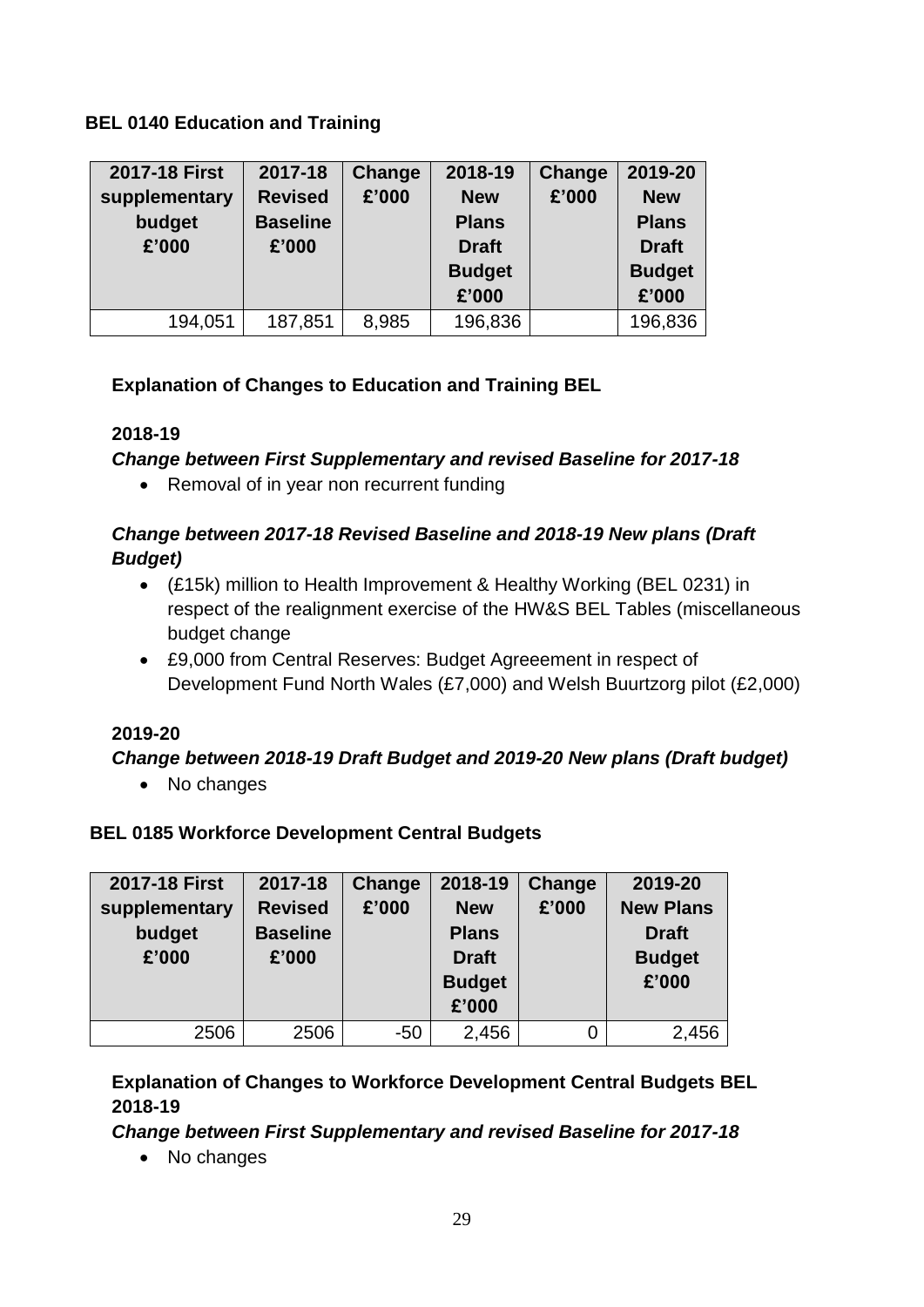### *Change between 2017-18 Revised Baseline and 2018-19 New plans (Draft Budget)*

 (£50k) in respect of agreed grant funding transfer (Wales for Africa) to CSA MEG

### **2019-20**

*Change between 2018-19 Draft Budget and 2019-20 New plans (Draft budget)*

• No changes

#### **BEL 0270 Mental Health**

| 2017-18 First                    | 2017-18                                    | <b>Change</b> | 2018-19                                                              | <b>Change</b> | 2019-20                                                    |
|----------------------------------|--------------------------------------------|---------------|----------------------------------------------------------------------|---------------|------------------------------------------------------------|
| supplementary<br>budget<br>£'000 | <b>Revised</b><br><b>Baseline</b><br>£'000 | £'000         | <b>New</b><br><b>Plans</b><br><b>Draft</b><br><b>Budget</b><br>£'000 | £'000         | <b>New Plans</b><br><b>Draft</b><br><b>Budget</b><br>£'000 |
| 3,255                            | 2,255                                      | 1,024         | 3,279                                                                |               | 3,279                                                      |

#### **Explanation of Changes to Mental Health BEL 2018-19**

### *Change between First Supplementary and revised Baseline for 2017-18*

• Removal of in year non recurrent funding

### *Change between 2017-18 Revised Baseline and 2018-19 New plans (Draft Budget)*

- £24k from Other NHS Budget Expenditure (BEL 0682) in respect of the realignment exercise of the HW&S BEL Tables (mental health budget transfer)
- £1,000 from Central Reserves: Budget Agreement for Eating Disorders and gender dysphoria services

### **2019-20**

*Change between 2018-19 Draft Budget and 2019-20 New plans (Draft budget)*

• No changes

# **BEL 0286 Hospice Support – CLOSED BEL**

| 2017-18 First | 2017-18         | Change   | 2018-19       | Change | 2019-20       |
|---------------|-----------------|----------|---------------|--------|---------------|
| supplementary | <b>Revised</b>  | £'000    | <b>New</b>    | £'000  | <b>New</b>    |
| budget        | <b>Baseline</b> |          | <b>Plans</b>  |        | <b>Plans</b>  |
| £'000         | £'000           |          | <b>Draft</b>  |        | <b>Draft</b>  |
|               |                 |          | <b>Budget</b> |        | <b>Budget</b> |
|               |                 |          | £'000         |        | £'000         |
| 2,256         | 1,256           | $-1,256$ |               |        |               |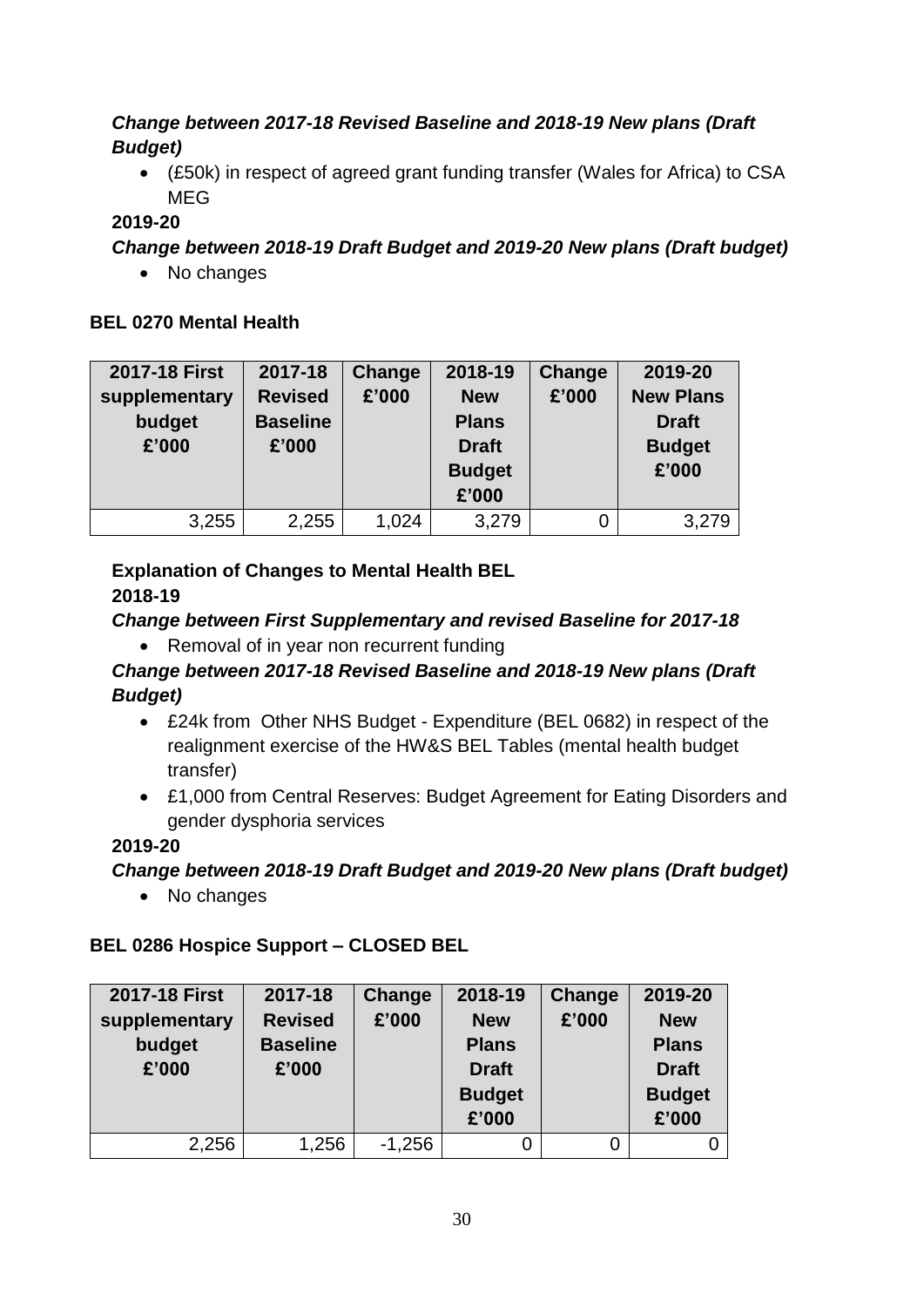### **Explanation of Changes to Hospice Support BEL 2018-19**

### *Change between First Supplementary and revised Baseline for 2017-18*

• Removal of in year non recurrent funding

# *Change between 2017-18 Revised Baseline and 2018-19 New plans (Draft Budget)*

- (£1,116) to the Other Direct NHS Allocations (BEL 0030) in respect of the realignment exercise of HW&S BEL tables (other NHS direct budget allocations issued)
- (£140k) to the Other NHS Budgets Expenditure (BEL 0682) in respect of the realignment exercise of the HW&S BEL tables (other miscellaneous budgets)

### **2019-20**

### *Change between 2018-19 Draft Budget and 2019-20 New plans (Draft budget)*

• No changes

### **BEL 1682 Substance Misuse Action Plan Fund**

| 2017-18 First<br>supplementary<br>budget<br>£'000 | 2017-18<br><b>Revised</b><br><b>Baseline</b><br>£'000 | Change<br>£'000 | 2018-19<br><b>New Plans</b><br><b>Draft</b><br><b>Budget</b><br>£'000 | Change<br>£'000 | 2019-20<br><b>New Plans</b><br><b>Draft</b><br><b>Budget</b><br>£'000 |
|---------------------------------------------------|-------------------------------------------------------|-----------------|-----------------------------------------------------------------------|-----------------|-----------------------------------------------------------------------|
| 26,975                                            | 26,975                                                | $-500$          | 26,475                                                                | $-1,980$        | 24,495                                                                |
|                                                   |                                                       |                 |                                                                       |                 |                                                                       |

### **Explanation of Changes to Substance Misuse Action Plan Fund BEL 2018-19**

### *Change between First Supplementary and revised Baseline for 2017-18*

• No change

### *Change between 2017-18 Revised Baseline and 2018-19 New plans (Draft Budget)*

 (£500k) contribution to agreed savings reduction to HW&S MEG from Operation Tarian funding. This is accompanied by a recurrent increase to LHB ringfenced allocations for substance misuse treatment services.

# **2019-20**

# *Change between 2018-19 Draft Budget and 2019-20 New plans (Draft budget)*

 (£1,980) contribution to agreed savings reduction to HW&S MEG from All Wales Schools Liaison Core Programme (AWSLCP)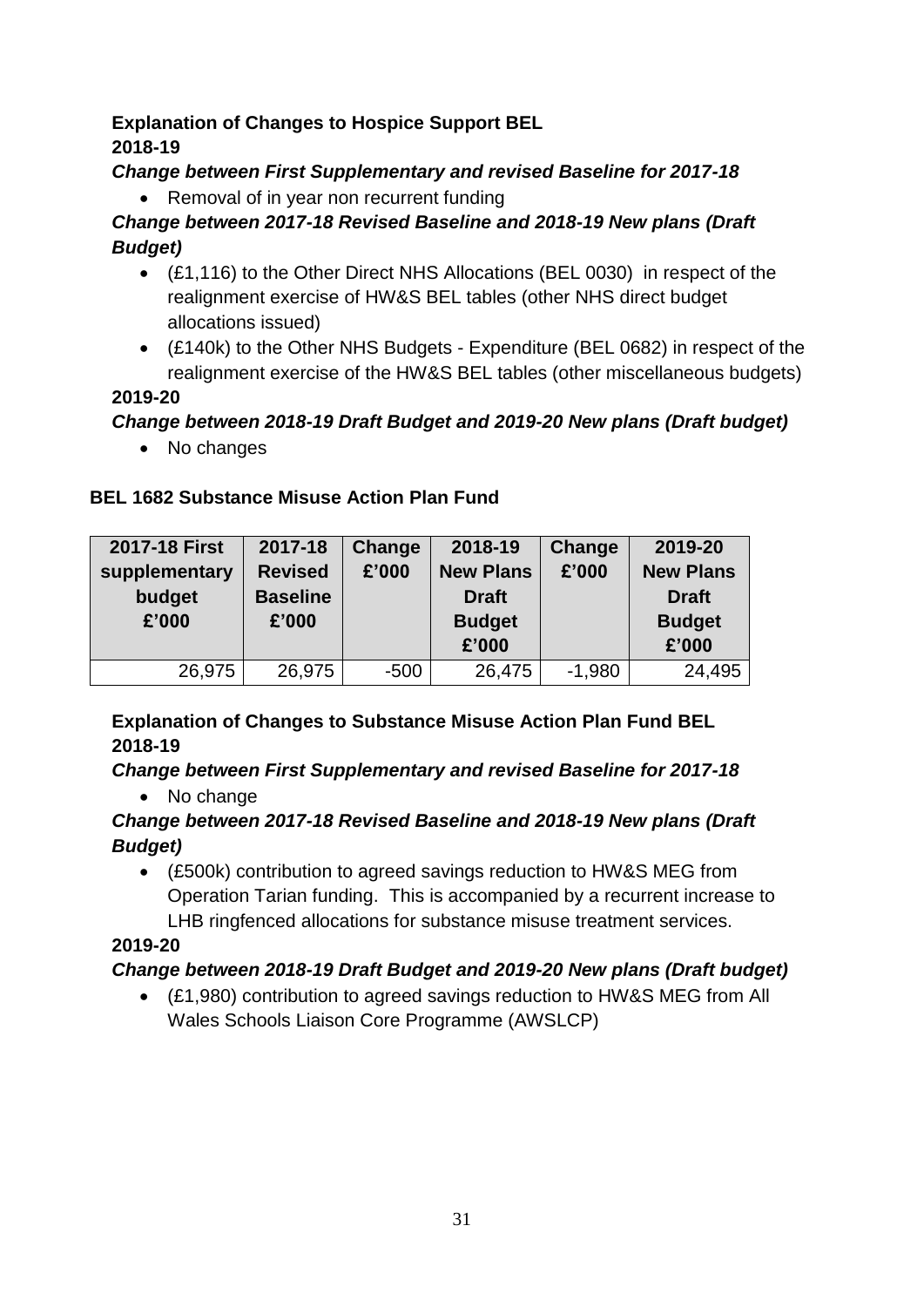### **BEL 0231 Health Improvement & Healthy Working**

| <b>2017-18 First</b><br>supplementary<br>budget<br>£'000 | 2017-18<br><b>Revised</b><br><b>Baseline</b><br>£'000 | <b>Change</b><br>£'000 | 2018-19<br><b>New</b><br><b>Plans</b><br><b>Draft</b><br><b>Budget</b><br>£'000 | <b>Change</b><br>£'000 | 2019-20<br><b>New</b><br><b>Plans</b><br><b>Draft</b><br><b>Budget</b><br>£'000 |
|----------------------------------------------------------|-------------------------------------------------------|------------------------|---------------------------------------------------------------------------------|------------------------|---------------------------------------------------------------------------------|
| 3,903                                                    | 3,903                                                 | 9,641                  | 13,544                                                                          | $-156$                 | 13,388                                                                          |

### **Explanation of Changes to Health Improvement & Healthy Working BEL 2018-19**

*Change between First Supplementary and revised Baseline for 2017-18*

• No change

### *Change between 2017-18 Revised Baseline and 2018-19 New plans (Draft Budget)*

- £15k million from Education & Training (BEL 0140) in respect of the realignment exercise of the HW&S BEL Tables (miscellaneous budget change))
- £63k from the Other NHS Budgets Expenditure (BEL 0682) in respect of the realignment exercise (miscellaneous budget changes)
- £2,588 from the Patient Safety Quality & Improvement (BEL 0265) in respect other realignment exercise of the HW&S BEL Tables (miscellaneous changes)
- £7,500 from the Welfare Food (Closed BEL 0400) in respect of the realignment exercise of the HW&S Tables (Healthy Start budget)
- £125k from the Safeguarding & Advocacy (BEL 0460)in respect of the realignment exercise of the HW&S BEL Tables (Children's Health budget)
- (£600k) contribution to agreed savings reduction to HW&S MEG from Healthy Start budget
- (£50k) contribution to agreed savings reduction to HW&S MEG from Health Quality Initiative budget

### **2019-20**

# *Change between 2018-19 Draft Budget and 2019-20 new plans (Draft budget)*

 (£156k) contribution to agreed savings reduction to HW&S MEG from Health Improvement budget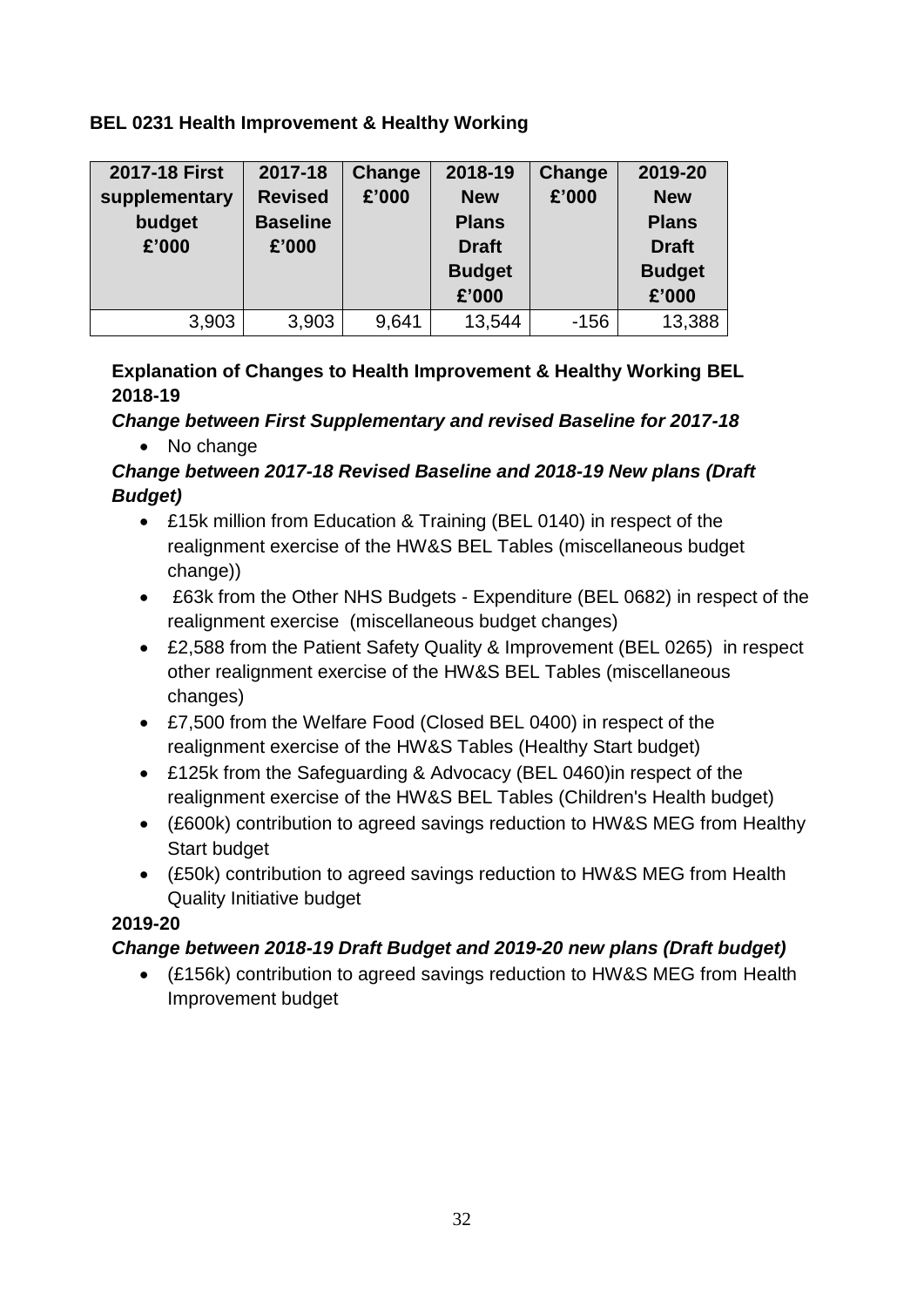#### **BEL 0232 Targeted Health Protection & Immunisation**

| 2017-18 First<br>supplementary<br>budget<br>£'000 | 2017-18<br><b>Revised</b><br><b>Baseline</b><br>£'000 | Change<br>£'000 | 2018-19<br><b>New</b><br><b>Plans</b><br><b>Draft</b><br><b>Budget</b><br>£'000 | Change<br>£'000 | 2019-20<br><b>New Plans</b><br><b>Draft</b><br><b>Budget</b><br>£'000 |
|---------------------------------------------------|-------------------------------------------------------|-----------------|---------------------------------------------------------------------------------|-----------------|-----------------------------------------------------------------------|
| 3,987                                             | 3,987                                                 | 4,597           | 8,584                                                                           |                 | 8,584                                                                 |

### **Explanation of Changes to Targeted Health Protection & Immunisation BEL 2018-19**

*Change between First Supplementary and revised Baseline for 2017-18*

• No change

### *Change between 2017-18 Revised Baseline and 2018-19 New plans (Draft Budget)*

- £4,190 from the Other NHS Budgets Expenditure (BEL 0682) in respect of the realignment exercise of HW&S BEL tables (organ & tissue budget)
- £464k from the Public Health Wales (BEL 0250) in respect of the realignment exercise of the HW&S BEL tables (Health Protection Agency)
- (£57k) contribution to agreed savings reduction to HW&S MEG from Special Initiatives budget

### **2019-20**

### *Change between 2018-19 Draft Budget and 2019-20 New plans (Draft budget)*

• No change

# **BEL 0400 Welfare Food – CLOSED BEL**

| 2017-18 First           | 2017-18                           | Change   | 2018-19                    | Change | 2019-20                    |
|-------------------------|-----------------------------------|----------|----------------------------|--------|----------------------------|
| supplementary<br>budget | <b>Revised</b><br><b>Baseline</b> | £'000    | <b>New</b><br><b>Plans</b> | £'000  | <b>New</b><br><b>Plans</b> |
| £'000                   | £'000                             |          | <b>Draft</b>               |        | <b>Draft</b>               |
|                         |                                   |          | <b>Budget</b><br>£'000     |        | <b>Budget</b><br>£'000     |
|                         |                                   |          |                            |        |                            |
| 7,500                   | 7,500                             | $-7,500$ | 0                          | 0      |                            |

# **Explanation of Changes to Welfare Food BEL**

**2018-19**

*Change between First Supplementary and revised Baseline for 2017-18*

• No changes

*Change between 2017-18 Revised Baseline and 2018-19 New plans (Draft Budget)*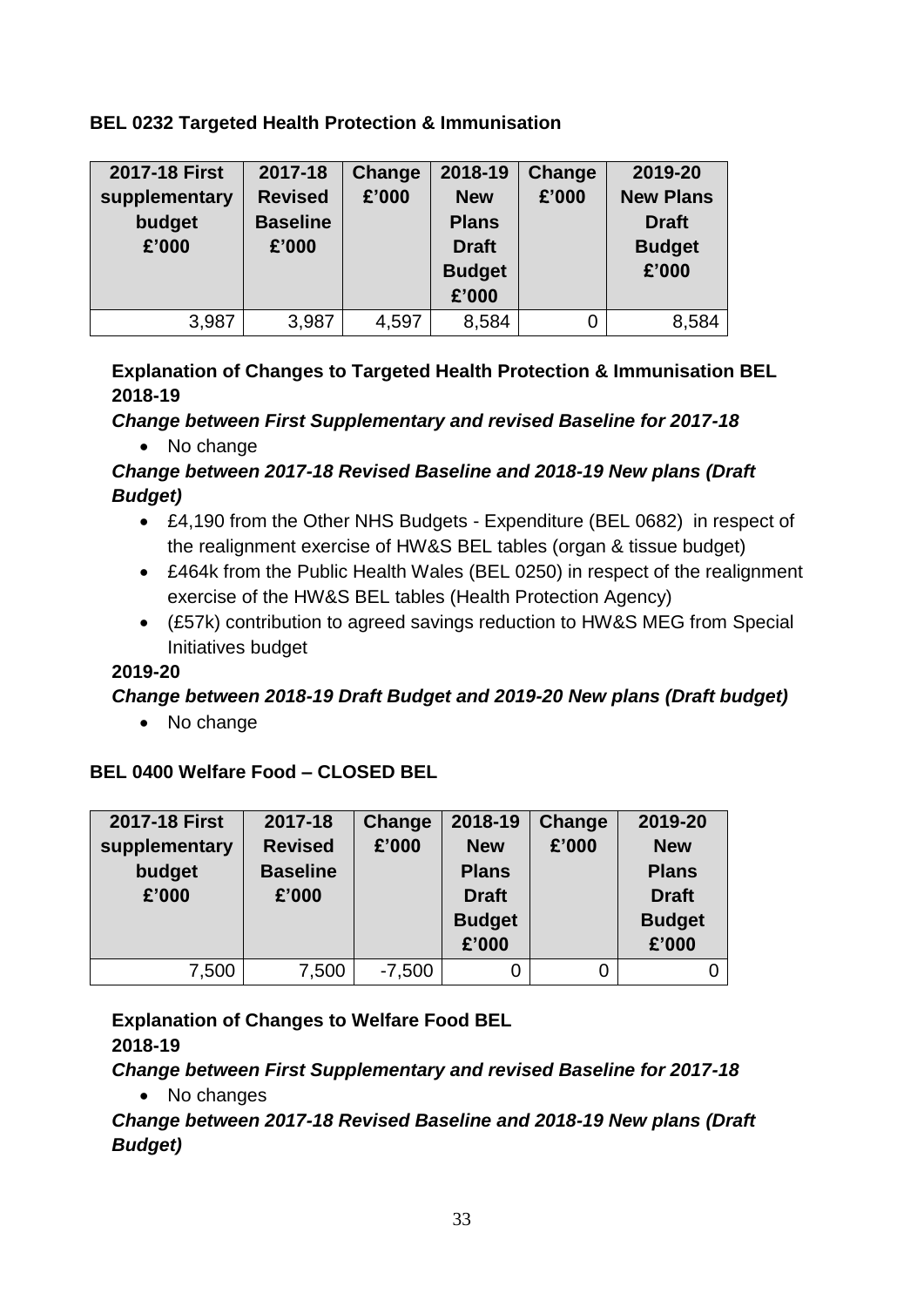(£7,500) to Health Improvement & Healthy Working (BEL 0231) in respect of the realignment of the HW&S BEL Tables (Healthy Start budget)

#### **2019-20**

### *Change between 2018-19 Draft Budget and 2019-20 New plans (Draft budget)*

• No changes

#### **BEL 0230 Health Emergency Planning**

| 2017-18 First | 2017-18         | Change | 2018-19       | Change | 2019-20          |
|---------------|-----------------|--------|---------------|--------|------------------|
| supplementary | <b>Revised</b>  | £'000  | <b>New</b>    | £'000  | <b>New Plans</b> |
| budget        | <b>Baseline</b> |        | <b>Plans</b>  |        | <b>Draft</b>     |
| £'000         | £'000           |        | <b>Draft</b>  |        | <b>Budget</b>    |
|               |                 |        | <b>Budget</b> |        | £'000            |
|               |                 |        | £'000         |        |                  |
| 6,712         | 6,712           | $-653$ | 6,059         | $-34$  | 6,025            |

### **Explanation of Changes to Health Emergency Planning BEL 2018-19**

# *Change between First Supplementary and revised Baseline for 2017-18*

• No change

### *Change between 2017-18 Revised Baseline and 2018-19 New plans (Draft Budget)*

- (£53k) contribution to agreed savings reduction to HW&S MEG from Hazard Area Response Teams budget
- (£600k) contribution to agreed savings reduction to HW&S MEG from Health Emergency Planning

### **2019-20**

# *Change between 2018-19 Draft Budget and 2019-20 New plans (Draft budget)*

 (£34k) contribution to agreed savings reduction to HW&S MEG from Hazard Area Response Teams budget

# **BEL 0260 Research and Development**

| 2017-18 First                    | 2017-18                                    | Change | 2018-19                                                              | Change | 2019-20                                                    |
|----------------------------------|--------------------------------------------|--------|----------------------------------------------------------------------|--------|------------------------------------------------------------|
| supplementary<br>budget<br>£'000 | <b>Revised</b><br><b>Baseline</b><br>£'000 | £'000  | <b>New</b><br><b>Plans</b><br><b>Draft</b><br><b>Budget</b><br>£'000 | £'000  | <b>New Plans</b><br><b>Draft</b><br><b>Budget</b><br>£'000 |
|                                  |                                            |        |                                                                      |        |                                                            |
| 43,365                           | 43,365                                     | $-860$ | 42,505                                                               | $-430$ | 42,075                                                     |

### **Explanation of Changes to Research and Development BEL 2018-19**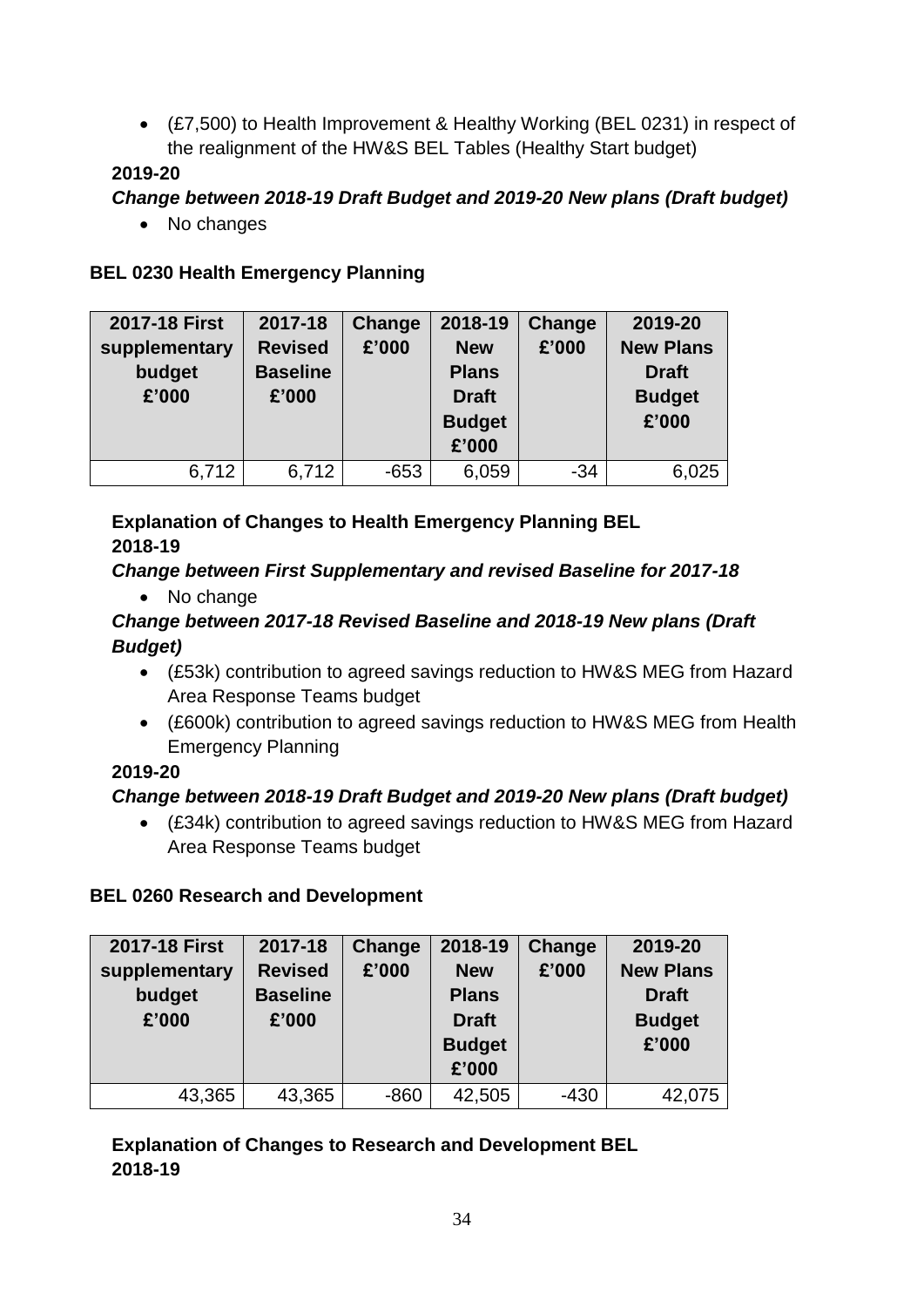# *Change between First Supplementary and revised Baseline for 2017-18*

• No change

### *Change between 2017-18 Revised Baseline and 2018-19 New plans (Draft Budget)*

 (£860k) contribution to agreed savings reduction to HW&S MEG from DHSCR budgets

### **2019-20**

# *Change between 2018-19 Draft Budget and 2019-20 New plans (Draft budget)*

 (£430k) contribution to agreed savings reduction to HW&S MEG from DHSCR budgets

### **BEL 0460 Safeguarding and Advocacy**

| 2017-18 First                    | 2017-18                                    | Change | 2018-19                                                              | Change | 2019-20                                                    |
|----------------------------------|--------------------------------------------|--------|----------------------------------------------------------------------|--------|------------------------------------------------------------|
| supplementary<br>budget<br>£'000 | <b>Revised</b><br><b>Baseline</b><br>£'000 | £'000  | <b>New</b><br><b>Plans</b><br><b>Draft</b><br><b>Budget</b><br>£'000 | £'000  | <b>New Plans</b><br><b>Draft</b><br><b>Budget</b><br>£'000 |
| 985                              | 985                                        | 280    | 1,265                                                                |        | 1,265                                                      |

#### **Explanation of Changes to Safeguarding and Advocacy BEL 2018-19**

# *Change between First Supplementary and revised Baseline for 2017-18*

• No change

### *Change between 2017-18 Revised Baseline and 2018-19 New plans (Draft Budget)*

- (£125k) to Health Improvement & Healthy Working (BEL 0231) in respect of the realignment of the HW&S BEL Tables (Children's Health budget)
- £405k from Sustainable Social Services (BEL 0920) in respect of the realignment of the HW&S BEL tables (miscellaneous budget change)

### **2019-20**

# *Change between 2018-19 Draft Budget and 2019-20 New plans (Draft budget)*

• No change

# **BEL 0661 Older People Carers & Disabled People**

| 2019-20<br><b>Change</b>  |
|---------------------------|
|                           |
| £'000<br><b>New Plans</b> |
| <b>Draft</b>              |
| <b>Budget</b>             |
| £'000                     |
|                           |
|                           |